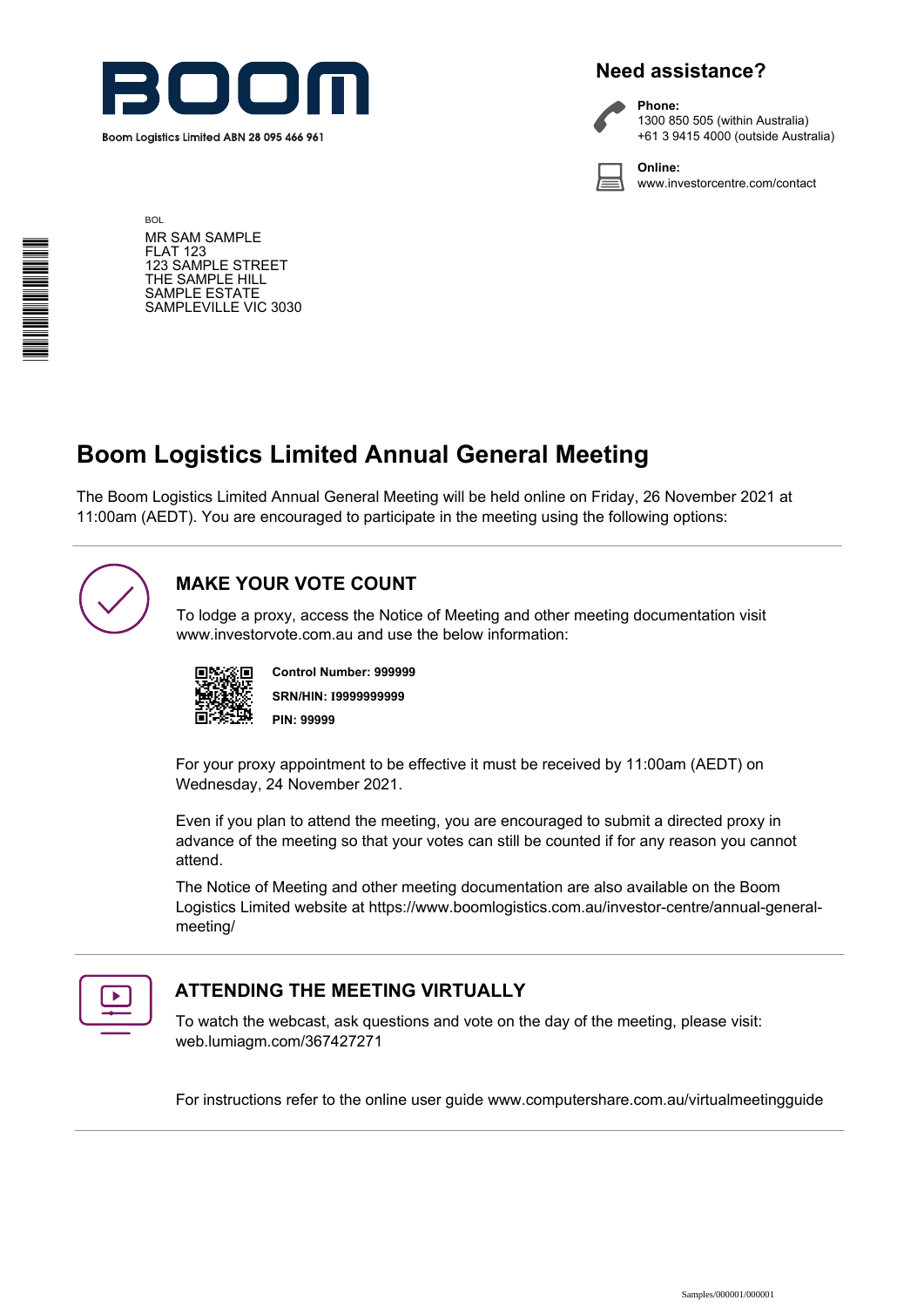

Boom Logistics Limited ABN 28 095 466 961

# **Need assistance?**

**Phone:**

**Online:**



1300 850 505 (within Australia) +61 3 9415 4000 (outside Australia)

www.investorcentre.com/contact

\*I00000101\*

MR SAM SAMPLE FLAT 123 123 SAMPLE STREET THE SAMPLE HILL SAMPLE ESTATE SAMPLEVILLE VIC 3030



# **YOUR VOTE IS IMPORTANT**

For your proxy appointment to be effective it must be received by **11:00am (AEDT) on Wednesday, 24 November 2021.**

# **Proxy Form**

**BOL** 

## **How to Vote on Items of Business Lodge your Proxy Form:**

All your securities will be voted in accordance with your directions.

#### **APPOINTMENT OF PROXY**

**Voting 100% of your holding:** Direct your proxy how to vote by marking one of the boxes opposite each item of business. If you do not mark a box your proxy may vote or abstain as they choose (to the extent permitted by law). If you mark more than one box on an item your vote will be invalid on that item.

**Voting a portion of your holding:** Indicate a portion of your voting rights by inserting the percentage or number of securities you wish to vote in the For, Against or Abstain box or boxes. The sum of the votes cast must not exceed your voting entitlement or 100%.

**Appointing a second proxy:** You are entitled to appoint up to two proxies to attend the meeting and vote on a poll. If you appoint two proxies you must specify the percentage of votes or number of securities for each proxy, otherwise each proxy may exercise half of the votes. When appointing a second proxy write both names and the percentage of votes or number of securities for each in Step 1 overleaf.

**A proxy need not be a securityholder of the Company.**

#### **SIGNING INSTRUCTIONS FOR POSTAL FORMS**

**Individual:** Where the holding is in one name, the securityholder must sign.

**Joint Holding:** Where the holding is in more than one name, all of the securityholders should sign.

**Power of Attorney:** If you have not already lodged the Power of Attorney with the registry, please attach a certified photocopy of the Power of Attorney to this form when you return it.

**Companies:** Where the company has a Sole Director who is also the Sole Company Secretary, this form must be signed by that person. If the company (pursuant to section 204A of the Corporations Act 2001) does not have a Company Secretary, a Sole Director can also sign alone. Otherwise this form must be signed by a Director jointly with either another Director or a Company Secretary. Please sign in the appropriate place to indicate the office held. Delete titles as applicable.

## **PARTICIPATING IN THE MEETING**

#### **Corporate Representative**

If a representative of a corporate securityholder or proxy is to participate in the meeting you will need to provide the appropriate "Appointment of Corporate Representative". A form may be obtained from Computershare or online at www.investorcentre.com/au and select "Printable Forms". This form can be returned:

- by **mail** to Computershare Investor Services Pty Limited GPO Box 242, Melbourne, Victoria 3001 Australia; or
- by **facsimile** to 1800 783 447 (within Australia) or +61 3 9473 2555 (outside Australia).

**Online:**

Lodge your vote online at

www.investorvote.com.au using your secure access information or use your mobile device to scan the personalised QR code.

Your secure access information is



**SRN/HIN: I9999999999 Control Number: 999999 PIN: 99999**

**XX**

For Intermediary Online subscribers (custodians) go to www.intermediaryonline.com

**By Mail:**

Computershare Investor Services Pty Limited GPO Box 242 Melbourne VIC 3001 Australia

**By Fax:**

1800 783 447 within Australia or +61 3 9473 2555 outside Australia

**PLEASE NOTE:** For security reasons it is important that you keep your SRN/HIN confidential.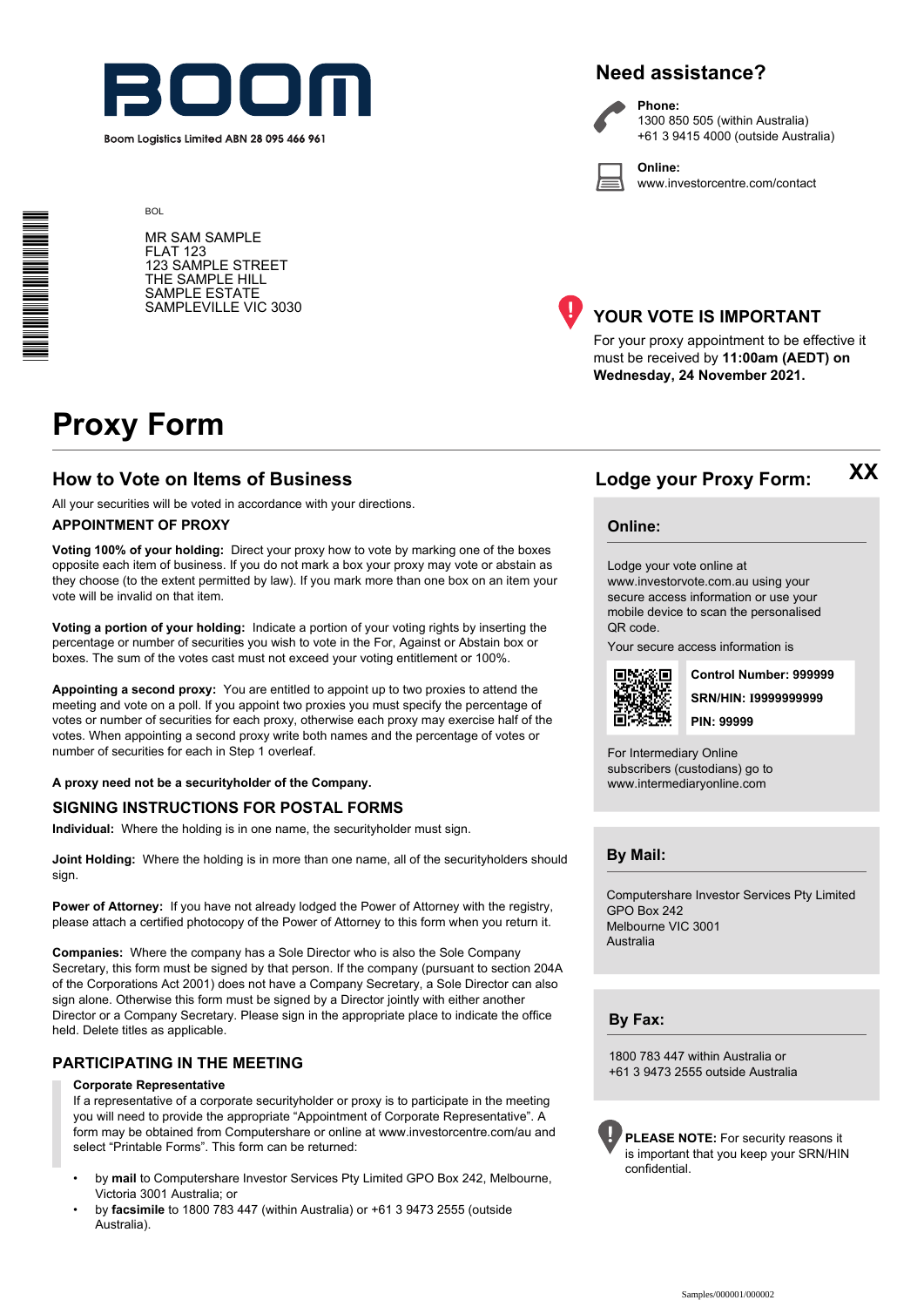**Step 1**

**Change of address.** If incorrect, mark this box and make the correction in the space to the left. Securityholders sponsored by a broker (reference number commences with '**X**') should advise your broker of any changes.



I 9999999999 I ND

# **Proxy Form Please mark**  $X$  to indicate your directions

# **Appoint a Proxy to Vote on Your Behalf XX**



**I/We being a member/s of Boom Logistics Limited hereby appoint**

| the Chairman   | <b>PLEASE NOTE:</b> Leave this box blank if<br>vou have selected the Chairman of the |
|----------------|--------------------------------------------------------------------------------------|
| of the Meeting | Meeting. Do not insert your own name(s).                                             |

or failing the individual or body corporate named, or if no individual or body corporate is named, the Chairman of the Meeting, as my/our proxy to act generally at the meeting on my/our behalf and to vote in accordance with the following directions (or if no directions have been given, and to the extent permitted by law, as the proxy sees fit) at the Annual General Meeting of Boom Logistics Limited to be held virtually on Friday, 26 November 2021 at 11:00am (AEDT) and at any adjournment or postponement of that meeting.

**Chairman authorised to exercise undirected proxies on remuneration related resolutions:** Where I/we have appointed the Chairman of the Meeting as my/our proxy (or the Chairman becomes my/our proxy by default), I/we expressly authorise the Chairman to exercise my/our proxy on Items 3, 4 and 5 (except where I/we have indicated a different voting intention in step 2) even though Items 3, 4 and 5 are connected directly or indirectly with the remuneration of a member of key management personnel, which includes the Chairman.

**Important Note:** If the Chairman of the Meeting is (or becomes) your proxy you can direct the Chairman to vote for or against or abstain from voting on Items 3, 4 and 5 by marking the appropriate box in step 2.

| Step 2 | <b>Items of Business</b>                             | <b>PLEASE NOTE:</b> If you mark the <b>Abstain</b> box for an item, you are directing your proxy not to vote on your<br>behalf on a show of hands or a poll and your votes will not be counted in computing the required majority. |     |                        |  |
|--------|------------------------------------------------------|------------------------------------------------------------------------------------------------------------------------------------------------------------------------------------------------------------------------------------|-----|------------------------|--|
|        |                                                      |                                                                                                                                                                                                                                    | For | <b>Against Abstain</b> |  |
| Item 2 | Election of Director – Mr Kieran Pryke               |                                                                                                                                                                                                                                    |     |                        |  |
| Item 3 | Non-Executive Directors' Fee Pool                    |                                                                                                                                                                                                                                    |     |                        |  |
| Item 4 | Adoption of Remuneration Report                      |                                                                                                                                                                                                                                    |     |                        |  |
| Item 5 | Grant of Rights and Options to the Managing Director |                                                                                                                                                                                                                                    |     |                        |  |

The Chairman of the Meeting intends to vote undirected proxies in favour of each item of business. In exceptional circumstances, the Chairman of the Meeting may change his/her voting intention on any resolution, in which case an ASX announcement will be made.

| Step 3                                 | <b>Signature of Securityholder(s)</b> |                      | This section must be completed.                                       |               |      |
|----------------------------------------|---------------------------------------|----------------------|-----------------------------------------------------------------------|---------------|------|
| Individual or Securityholder 1         | <b>Securityholder 2</b>               |                      | Securityholder 3                                                      |               |      |
|                                        |                                       |                      |                                                                       |               |      |
| Sole Director & Sole Company Secretary | <b>Director</b>                       |                      | <b>Director/Company Secretary</b>                                     |               | Date |
| Update your communication details      | (Optional)                            |                      | By providing your email address, you consent to receive future Notice |               |      |
| <b>Mobile Number</b>                   |                                       | <b>Email Address</b> | of Meeting & Proxy communications electronically                      |               |      |
|                                        |                                       |                      |                                                                       |               |      |
| BOL                                    |                                       | 280197A              |                                                                       | Computershare |      |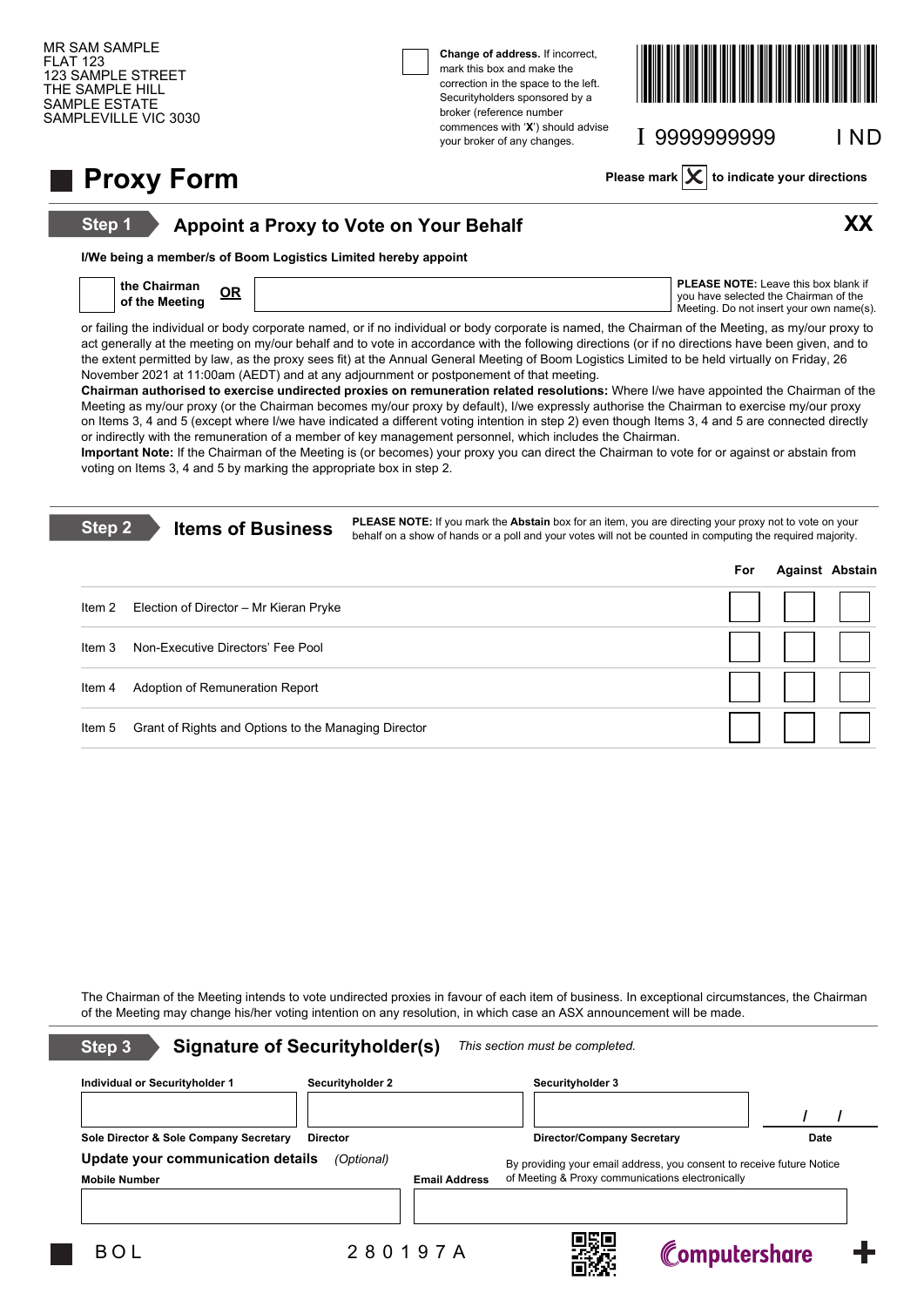## **Boom Logistics Limited**

### **ACN 095 466 961**

#### **Notice of Annual General Meeting**

**NOTICE is given** that the Annual General Meeting (**AGM** *or* **Meeting**) of Boom Logistics Limited (ACN 095 466 961) (the **Company**) will be held at 11:00am (AEDT) as a **virtual** meeting on Friday, 26th November 2021 to consider the items of business set out below.

The Meeting will be held as a virtual meeting, held online only. This is due to the uncertainty associated with the COVID-19 pandemic particularly in relation to meeting size, social distancing requirements, travel restrictions and potential risks to the health of all meeting attendees.

Shareholders will be able to attend and participate in the Meeting online via an internet connection using a computer, laptop, tablet or smartphone. The Meeting will be made accessible to shareholders via the online platform at https://web.lumiagm.com/367-427-271 which will include functionality for shareholders to ask questions in relation to the business of the meeting and to vote in real time at the Meeting. Members will have an opportunity to ask questions of the Chairman and the Auditor at the AGM through the online platform. Further detail about how to attend and participate in the virtual meeting is set out below in this Notice of Meeting.

The Board encourages shareholders to lodge a proxy ahead of the meeting, even if they intend to participate online. You can lodge your proxy online at www.investorvote.com.au or by following the instructions set out in this Notice of Meeting.

Members may also submit questions prior to the Meeting via www.investorvote.com.au or by emailing agm@boomlogistics.com.au by Friday, 19<sup>th</sup> November 2021. The Chairman will endeavour, during the course of the Meeting to address the themes raised in the questions submitted.

The Explanatory Memorandum accompanies and forms part of this Notice of Meeting. This document provides additional information on matters to be considered at the Meeting and should be read in its entirety.

Mr Findlay and Mr Hebiton retire at the conclusion of the Meeting and do not offer themselves for re-election. The Board thanks Mr Findlay and Mr Hebiton for their service.

#### **Item 1 Financial Statements and Reports**

To receive and consider the Financial Statements and the Reports of the Directors and the Auditor for the year ended 30 June 2021.

No vote of members is required on the Financial Statements and Reports.

#### **Item 2 Election of Director – Mr Kieran Pryke**

To consider and, if thought fit, pass the following as an **ordinary resolution**:

*"That Kieran John Pryke who retires in accordance with rule 8.2 of the Company's Constitution, and being eligible, be elected as a Director of the Company."*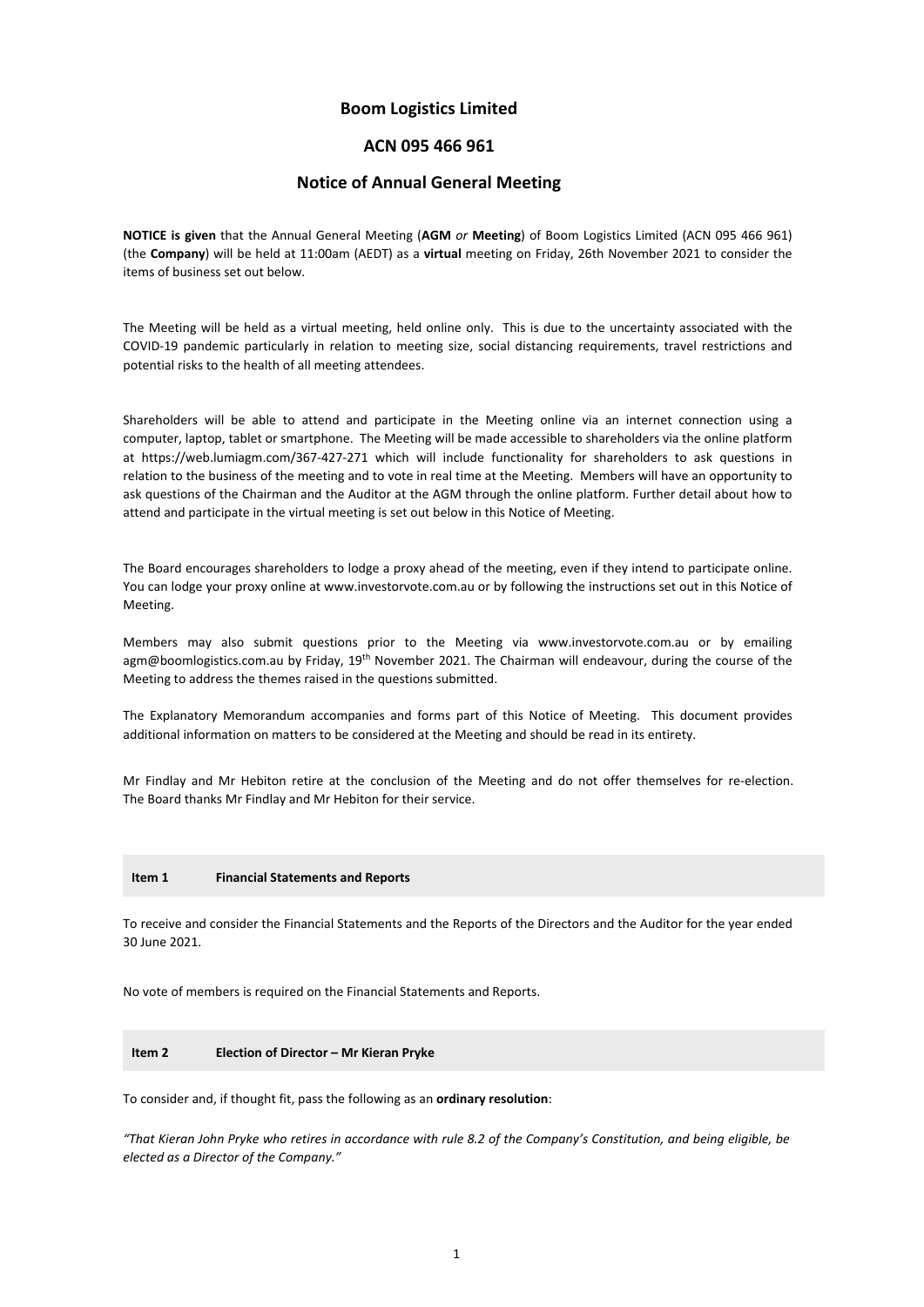#### **Item 3 Non-Executive Directors' Fee Pool**

To consider and, if thought fit, pass the following as an **ordinary resolution**:

"That, for the purposes of clause 42 of the Company's Constitution and ASX Listing Rule 10.17 and all other purposes, the maximum aggregate amount of Non-Executive Directors' remuneration payable by the Company to the Non-Executive Directors be increased from \$400,000 per annum to a maximum of \$750,000 per annum (inclusive of superannuation contributions)."

#### **Voting Exclusion Statement**

The Company will disregard any votes on this resolution:

- cast in favour of the resolution by or on behalf of a director or an associate of a director, regardless of the capacity in which the vote is cast; or
- cast as a proxy by a member of the key management personnel (**KMP**) on the date of the AGM or their closely related parties,

unless the vote is cast:

- as proxy or attorney for a person entitled to vote in accordance with a direction given to the proxy or attorney to vote in that way;
- by the Chairman of the Meeting as proxy for a person entitled to vote in accordance with an express authorisation in the proxy form to exercise the proxy as the Chairman decides; or
- by a holder acting solely as a nominee, trustee, custodial or other fiduciary capacity on behalf of a beneficiary provided:
	- the beneficiary provides written confirmation to the holder that the beneficiary is not excluded from voting and is not an associate of a person excluded from voting; and
	- the holder votes in accordance with directions given by the beneficiary to the holder to vote in that way.

#### **Item 4 Adoption of Remuneration Report**

To consider and, if thought fit, pass the following as an **ordinary resolution**:

*"That the Remuneration Report for the year ended 30 June 2021 be adopted."* 

The vote on this resolution is advisory only and does not bind the Directors or the Company.

#### **Voting Exclusion Statement**

The Company will disregard any votes cast on this resolution:

- by or on behalf of a member of the key management personnel (**KMP**) named in the Remuneration Report for the year ended 30 June 2021 or their closely related parties, regardless of the capacity in which the vote is cast; or
- as a proxy by a member of the KMP on the date of the AGM or their closely related parties,

unless the vote is cast as proxy for a person entitled to vote:

- in accordance with a direction on the proxy form; or
- by the Chairman of the Meeting in accordance with an express authorisation in the proxy form to exercise the proxy even though the resolution is connected with the remuneration of a member of the KMP.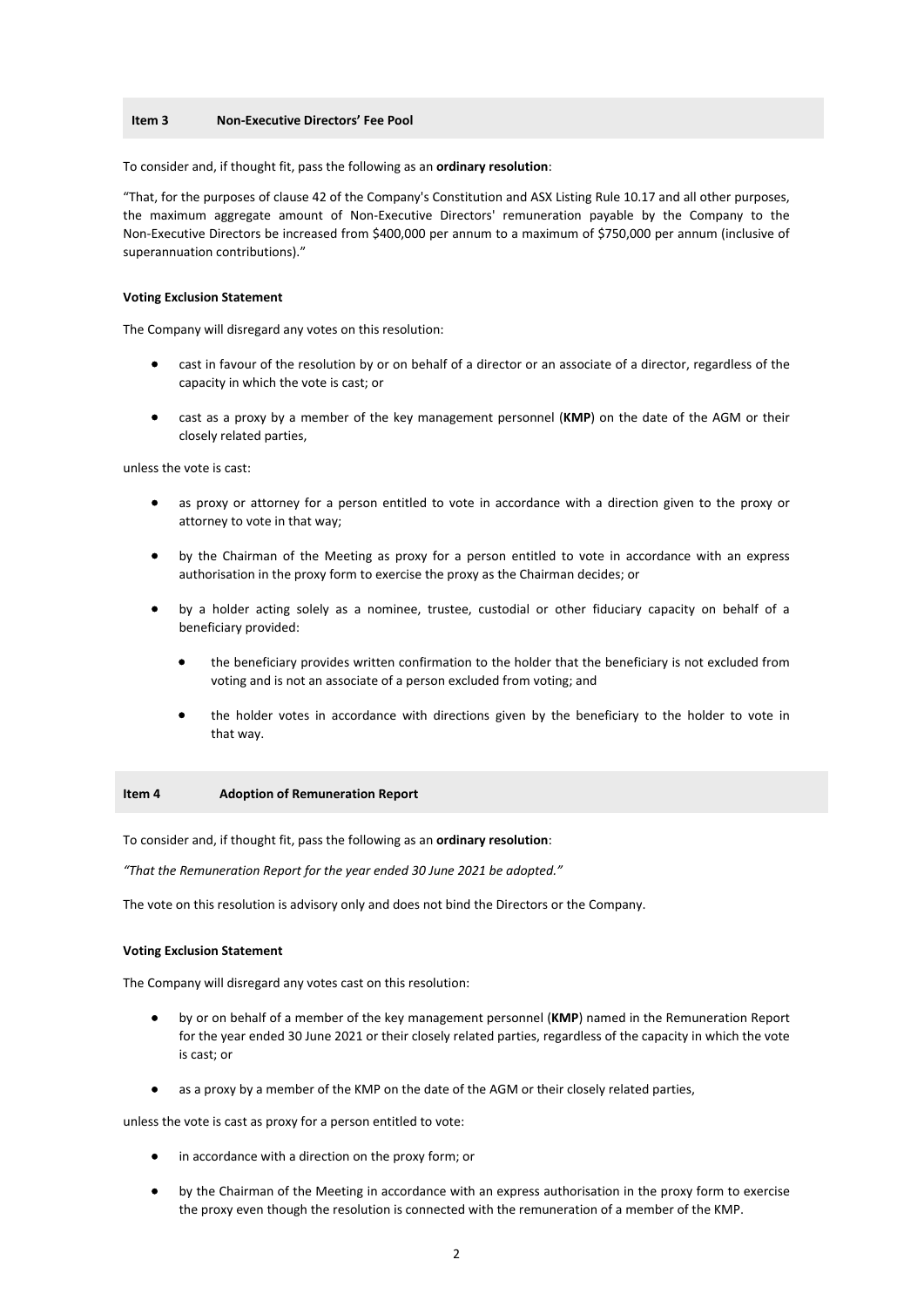#### **Item 5 Grant of Rights and Options to the Managing Director**

To consider and, if thought fit, pass the following resolution as an **ordinary resolution**:

*"That, for the purposes of ASX Listing Rule 10.14 and for all other purposes, approval be given for the issue of the following Rights and Options to the Managing Director under the Company's Executive Remuneration Plan on the terms summarised in the Explanatory Memorandum:* 

- *(a) The issue of Rights to the Managing Director up to a maximum value of \$185,400 in relation to the FY22 Salary Sacrifice Rights Offer;*
- *(b) The issue of Rights to the Managing Director up to a maximum value of \$123,600 in relation to the deferred component of the FY22 Short Term Incentive Offer; and*
- *(c) The issue of Options to the Managing Director up to a maximum value of \$309,000 in relation to the FY22 Long Term Incentive Offer."*

#### **Voting Exclusion Statement**

The Company will disregard any votes on this resolution:

- cast in favour of the resolution by or on behalf of Mr Tony Spassopoulos or any of his associates, regardless of the capacity in which the vote is cast; or
- cast as a proxy by a member of the KMP on the date of the AGM or their closely related parties,

unless the vote is cast:

- as proxy or attorney for a person entitled to vote in accordance with a direction given to the proxy or attorney to vote in that way;
- by the Chairman of the Meeting as proxy for a person entitled to vote in accordance with an express authorisation in the proxy form to exercise the proxy as the Chairman decides; or
- by a holder acting solely as a nominee, trustee, custodial or other fiduciary capacity on behalf of a beneficiary provided:
	- the beneficiary provides written confirmation to the holder that the beneficiary is not excluded from voting and is not an associate of a person excluded from voting; and
	- the holder votes in accordance with directions given by the beneficiary to the holder to vote in that way.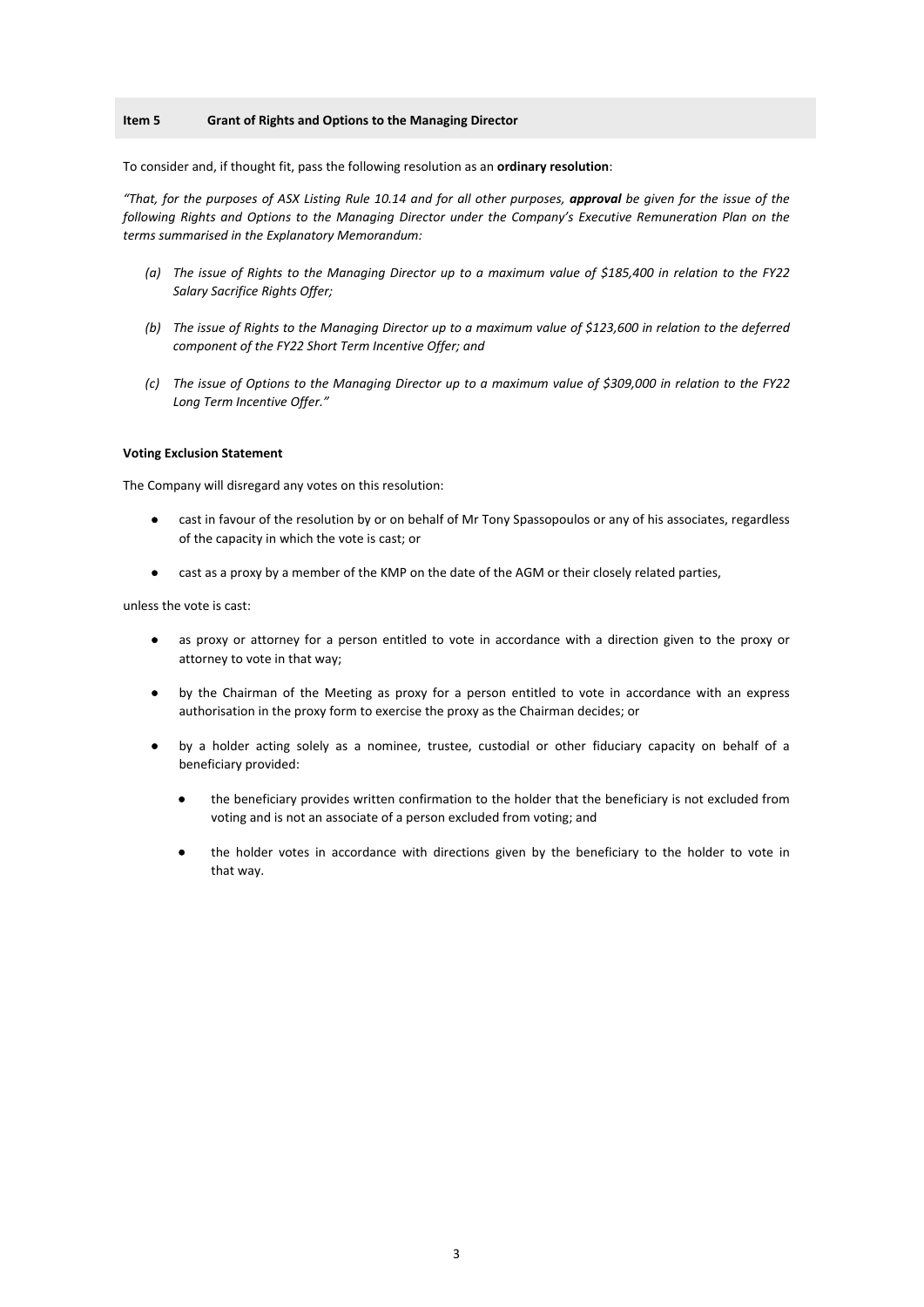#### **PROXIES AND VOTING**

#### **Voting at the meeting**

Voting on all resolutions will be conducted by way of a poll via the online platform at https://web.lumiagm.com/367-427-271

As a shareholder you may cast your vote in one of two ways:

- (a) You may participate virtually and vote live at the meeting online via the online platform at https://web.lumiagm.com/367-427-271; or
- (b) You may appoint a proxy or (in the case of a corporate shareholder) a representative to participate virtually and vote at the meeting in your place via www.investorvote.com.au

In order to vote at the meeting, you must enter your security holder number and postcode/country of residence, in the case of proxyholders, follow the prompts in the email you receive from the share registry manager, Computershare Investor Services Limited.

Further details on how to participate in the Meeting are set out below.

#### **Persons entitled to vote**

Under regulation 7.11.37 of the *Corporations Regulations 2001* (Cth), the Board has determined that the shareholding of each member for the purposes of ascertaining their voting entitlements at the AGM will be as it appears in the share register at 7:00pm (AEDT) on Wednesday, 24th November 2021. Accordingly, share transfers registered after that time will be disregarded in determining entitlements to attend and vote at the AGM.

#### **Appointment of proxy**

If you are unable to attend the Meeting, you are encouraged to appoint a proxy to attend and vote on your behalf.

Please note the following in relation to the appointment of a proxy:

- A member who is entitled to attend and vote at the Meeting may appoint any person as his or her proxy to attend and vote for the member at the Meeting.
- A member may specify the way in which the proxy is to vote by marking the appropriate box in the proxy form. If no voting instructions are provided, the proxy may vote at his or her discretion, subject to any voting restrictions that apply to the proxy.
- If the Chairman of the Meeting is appointed as a member's proxy (or becomes their proxy by default) and the member does not provide voting instructions, then by submitting the proxy form, the member will be giving the Chairman the member's express authority to vote as the Chairman sees fit.
- The Chairman currently intends to vote in **favour** of all items of business set out in this Notice of Meeting. If there is a change to how the Chairman intends to vote undirected proxies, the Company will make an announcement to the market.
- If a member is entitled to cast two or more votes at the Meeting, the member may appoint two proxies. If two proxies are appointed and the appointment does not specify the proportion or number of the member's votes each proxy may exercise, each proxy may exercise half of the member's votes. On a poll, each proxy may only exercise votes in respect of those shares or voting rights the proxy represents.
- A proxy need not be a member of the Company and can be either an individual or a body corporate. If a member appoints a body corporate as a proxy, that body corporate will need to ensure that it:
	- appoints an individual as its corporate representative to exercise its powers at the Meeting in accordance with section 250D of the Corporations Act; and
	- provides satisfactory evidence of the appointment of its corporate representative prior to the commencement of the Meeting.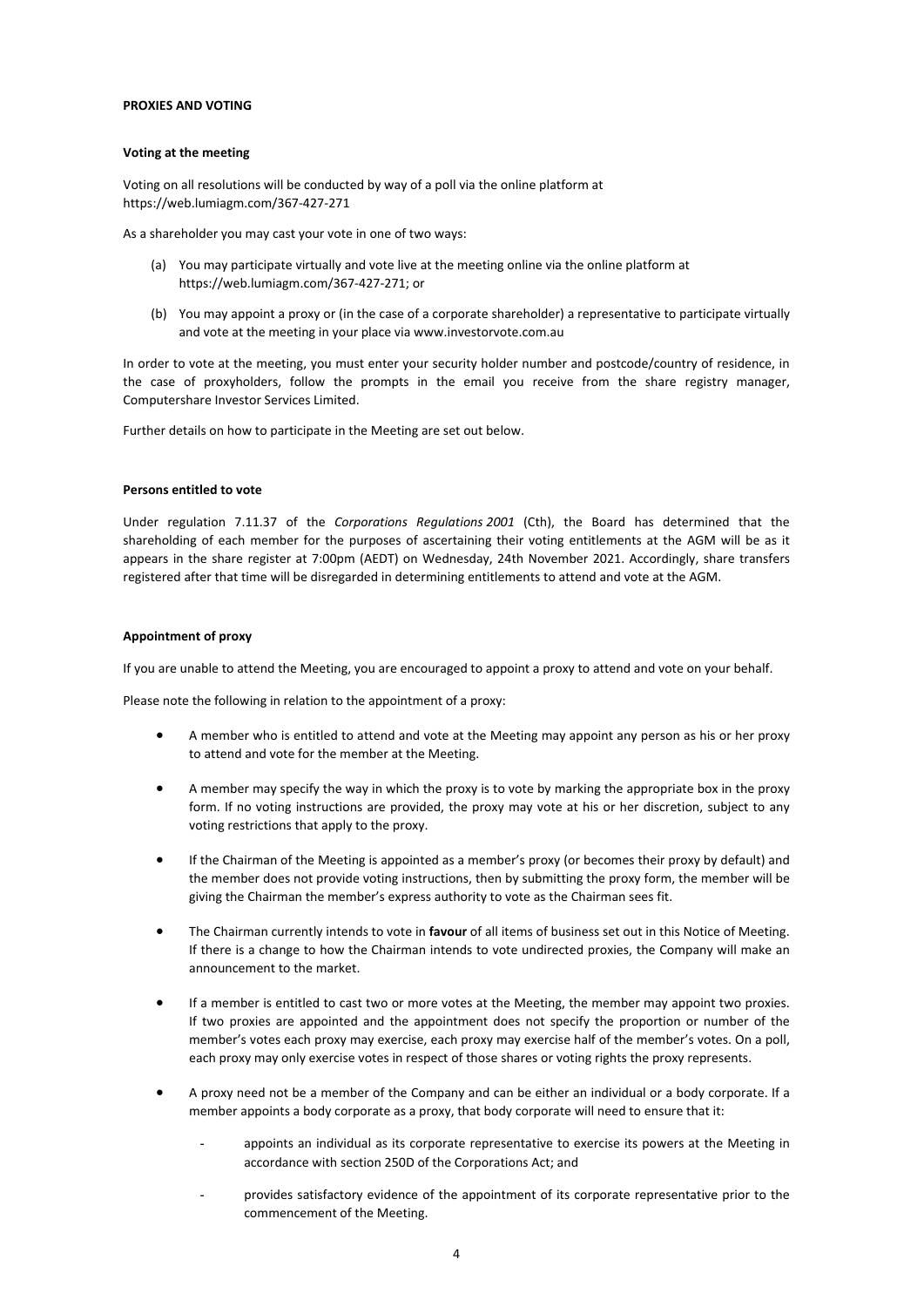If such evidence is not received before the commencement of the Meeting, then the body corporate (through its representative) will not be permitted to act as proxy.

- To be effective, the proxy form (and if the proxy form is signed or executed by the appointer's attorney, the authority under which the appointment was signed or a certified copy of the authority), must be received by the Company at least 48 hours before the scheduled time for the Meeting, that is by 11:00am (AEDT) on Wednesday, 24th November 2021.
- The documents will be received by the Company when they are received at the Share Registry at Computershare Investor Services Pty Limited, 452 Johnston Street, Abbotsford, Victoria 3067 or fax number 1800 783 447 (within Australia) or +61 3 9473 2555 (outside Australia) or on-line at www.investorvote.com.au using your Securityholder Reference Number (SRN) or Holder Identification Number (HIN) and your allocated Control Number as shown on the front of your shareholder notice.
- **Custodian voting** For Intermediary Online subscribers only (custodians) please visit www.intermediaryonline.com to submit your voting intentions.

#### **Corporate Representatives**

Any corporate shareholder or proxy may appoint a person to act as its representative. The representative must provide Computershare with a formal notice of appointment signed as required by section 127 of the Corporations Act 2001 or the constitution of the corporation prior to the meeting. A form of notice of appointment can be obtained from Computershare or downloaded from www.investorcentre.com/au and returned by email to web.queries@computershare.com.au.

#### **Webcast and Virtual Participation**

Shareholders can participate in the AGM and watch the webcast online from their computer or mobile device, by entering the URL in their browser https://web.lumiagm.com/367-427-271

Questions may be submitted in relation to the business of the meeting, and shareholders may vote on the resolutions in real time during the meeting, using the Lumi online meeting platform.

Shareholders participating in the meeting using the Lumi online platform will be able to vote between the commencement of the meeting and the closure of voting as announced by the chairman during the meeting.

By participating in the meeting online you will be able to:

- Hear and view the meeting presentation slides;
- Ask questions and make comments at the appropriate time while the meeting is in progress; and
- Vote during the meeting.

If you choose to participate in the meeting online, registration will open at 10.00am (AEDT) on Friday 26 November 2021.

Further instructions on how to join the online meeting can be found at www.computershare.com.au/virtualmeetingguide

Please review the Boom Logistics website https://www.boomlogistics.com.au/investor-centre/annual-general-meeting/ for the following documents:

- the 2021 Annual Report
- the Notice of Meeting
- A copy of a sample proxy form
- a link to our share registry to register your e-mail address to receive all shareholder information electronically and to obtain standard shareholder forms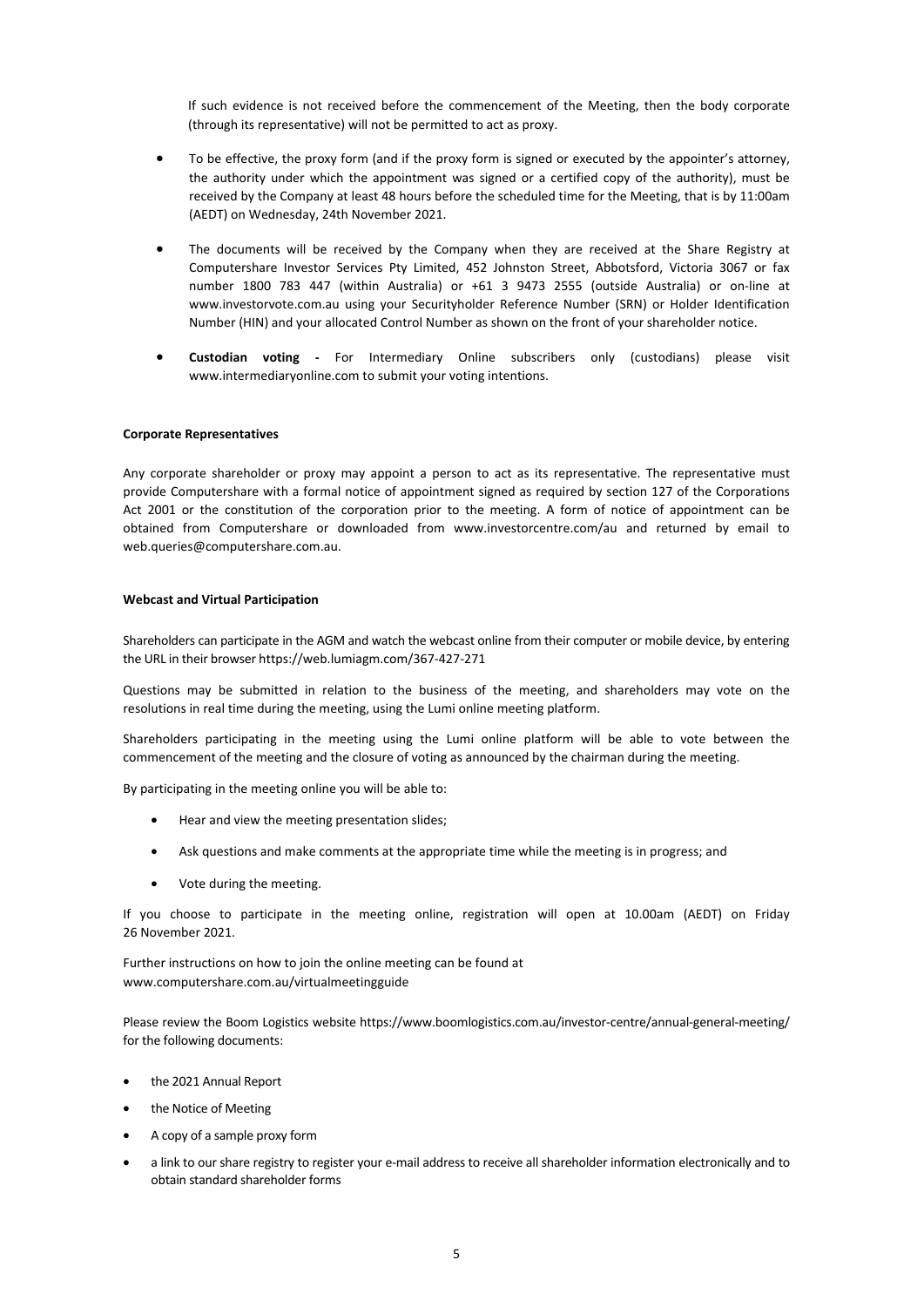The Company will endeavour to avoid any technical difficulties during the Meeting. The Chairman has the discretion as to whether the meeting should proceed in the event of technical difficulties. In exercising this discretion, the Chairman will have regard to the number of shareholders impacted and the extent that participation in the business of the Meeting is affected.

If he considers appropriate, the Chairman may continue to hold the Meeting and transact business including conducting a poll and voting in accordance with valid proxy instructions. For this reason, shareholders are encouraged to lodge a proxy by 11.00am on Wednesday 24<sup>th</sup> November 2021, even if they plan to attend the Meeting online.

**By order of the Board.** 

**Malcolm Ross**  *Company Secretary*  Melbourne 25 October 2021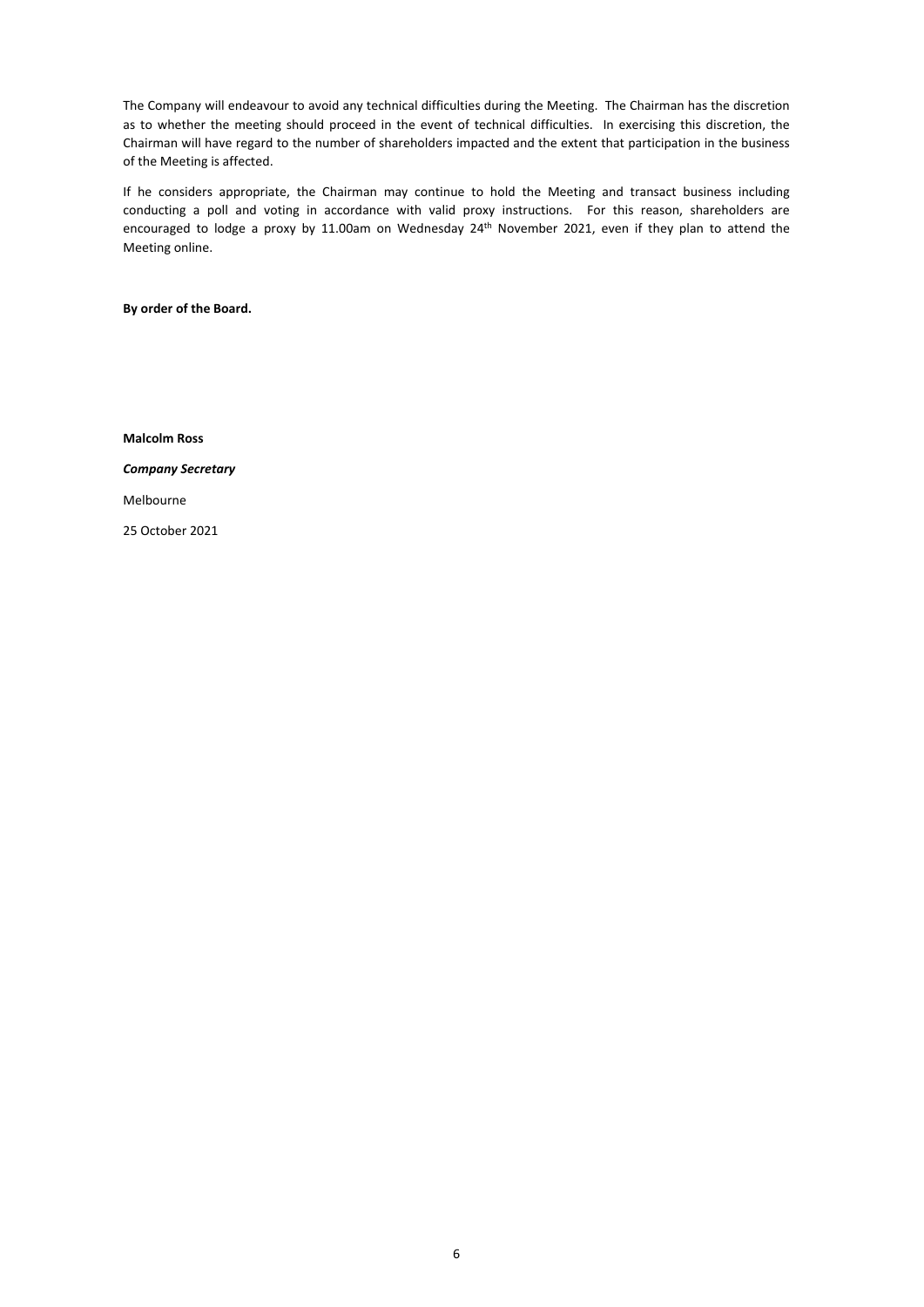#### **Explanatory Memorandum**

#### **Item 1 Financial Statements and Reports**

The *Corporations Act 2001 (Cth)* (**Corporations Act**) requires:

- 1. The Financial Report;
- 2. the Directors' Report; and
- 3. the Auditor's Report on the Financial Report for the fiscal year ended 30 June 2021

to be laid before the AGM. The Annual Report 2021 is available on-line at www.boomlogistics.com.au

Neither the Corporations Act nor the Constitution requires a vote of members on the reports or statements. However, members as a whole will be given a reasonable opportunity to ask questions about or make comments on the management of the Company.

A reasonable opportunity will also be given to members as a whole at the Meeting to ask the Company's Auditor questions relevant to the conduct of the audit, the preparation and content of the Auditor's report, the accounting policies adopted by the Company in relation to the preparation of the financial statements and the independence of the Auditor in relation to the conduct of the audit.

#### **Item 2 Election of Director – Mr Kieran John Pryke**

In accordance with rule 8.2 of the Company's Constitution, any Director appointed by the Board to fill a vacancy, who is not the Managing Director may only hold office until the next Annual General Meeting following their appointment.

Accordingly, Mr Pryke will retire at this Annual General Meeting, and being eligible, offers himself for election.

Further information in relation to Mr Pryke is set out below.

#### *Kieran John Pryke*

*Age: 58* 

Chair of the Audit Committee. Member of the Risk Committee and Health, Safety, Environment and Quality Committee and Nomination and Remuneration Committee.

Mr Pryke has over 25 years' experience in the property industry. He has been Chief Financial Officer of General Property Trust, following nine years in Lendlease Corporation's construction, development and investment management divisions, and of Australand Property Group and Grocon Group.

Currently he is a non-executive director of Aventus Holdings Limited, where he chairs the audit, risk and compliance committee, and a director of GFM Investment Management Limited. He is also a director of Ozharvest Limited, the not-for-profit organisation which distributes surplus food to the needy.

Since the date of appointment, Mr Pryke has held ASX listed public company Directorships with Aventus Holdings Limited (current).

Mr Pryke was appointed to the Board on 8 February 2021.

Appropriate background checks were undertaken prior to Mr Pryke's appointment.

The Board considers Mr Pryke to be an independent director.

*The Board (with Mr Pryke abstaining) unanimously recommends that members vote in favour of the resolution to elect Mr Pryke.*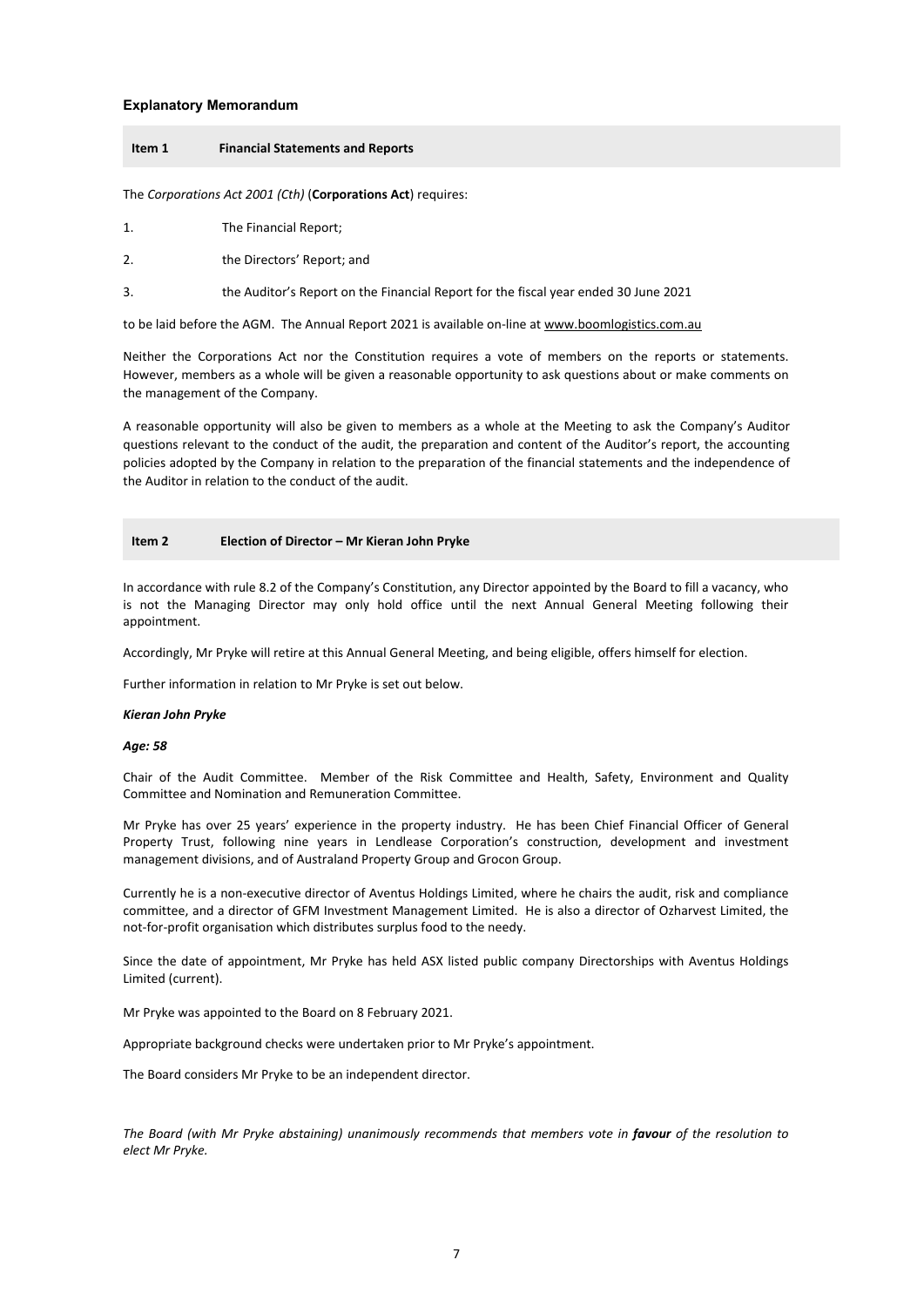#### **Item 3 Non-Executive Directors' Fee Pool**

It is proposed that the fee pool for Non-Executive Directors be increased from \$400,000 to \$750,000 per annum (an increase of \$350,000). The fee pool is inclusive of statutory superannuation contributions.

In accordance with the Constitution and ASX Listing Rule 10.17, the Company must not increase the aggregate fee pool for Non-Executive Directors' remuneration without the approval of shareholders. If shareholder approval is not obtained, the current fee pool of \$400,000 will continue to apply.

The reasons for the proposed increase are as follows:

- The fee pool has not been increased since 2004 and as such the fee pool has not been adjusted over time to keep pace with inflation and reasonable fee growth over the period.
- There is inadequate headroom available in the fee pool for Non-Executive Directors following the retirement at the AGM 2020 of Jean-Pierre Buijtels who did not draw a director's fee and the appointment of Stephen Grove at the AGM 2020 who draws a fee consistent with other Non-Executive Directors.
- The fee pool is inadequate to appoint an additional Non-Executive Director to the Board.
- The proposed increase to the Non-Executive Director fee pool will
	- o Provide the Board with flexibility to support succession planning strategies for Non-Executive Directors.
	- o Enable the Board to attract and retain Non-Executive Directors with appropriate skills and experience; and
	- o Enable Board and Committee fees to be adjusted to reflect market fees for companies of similar size and complexity.
	- o Allow for some future increases in fees to maintain market competitiveness and to reflect the increasing demands on Non-Executive Directors.

The fees paid to Non-Executive Directors are set out in the Remuneration Report each year. The annual fees paid to Non-Executive Directors for the year ended 30 June 2021 are as follows:

| <b>Position</b>         | <b>Current Fees (including statutory superannuation)</b> |
|-------------------------|----------------------------------------------------------|
| Chairman                | \$142,350                                                |
| Non-Executive Directors | \$71,175                                                 |

Non-Executive Directors are not entitled to short term incentives, equity incentive plan participation or retirement benefits. All Non-Executive Directors hold shares in the Company, however they are not required to do so.

*The Board unanimously recommends that members vote in favour of adopting the resolution to increase the Non-Executive Directors' Fee Pool.*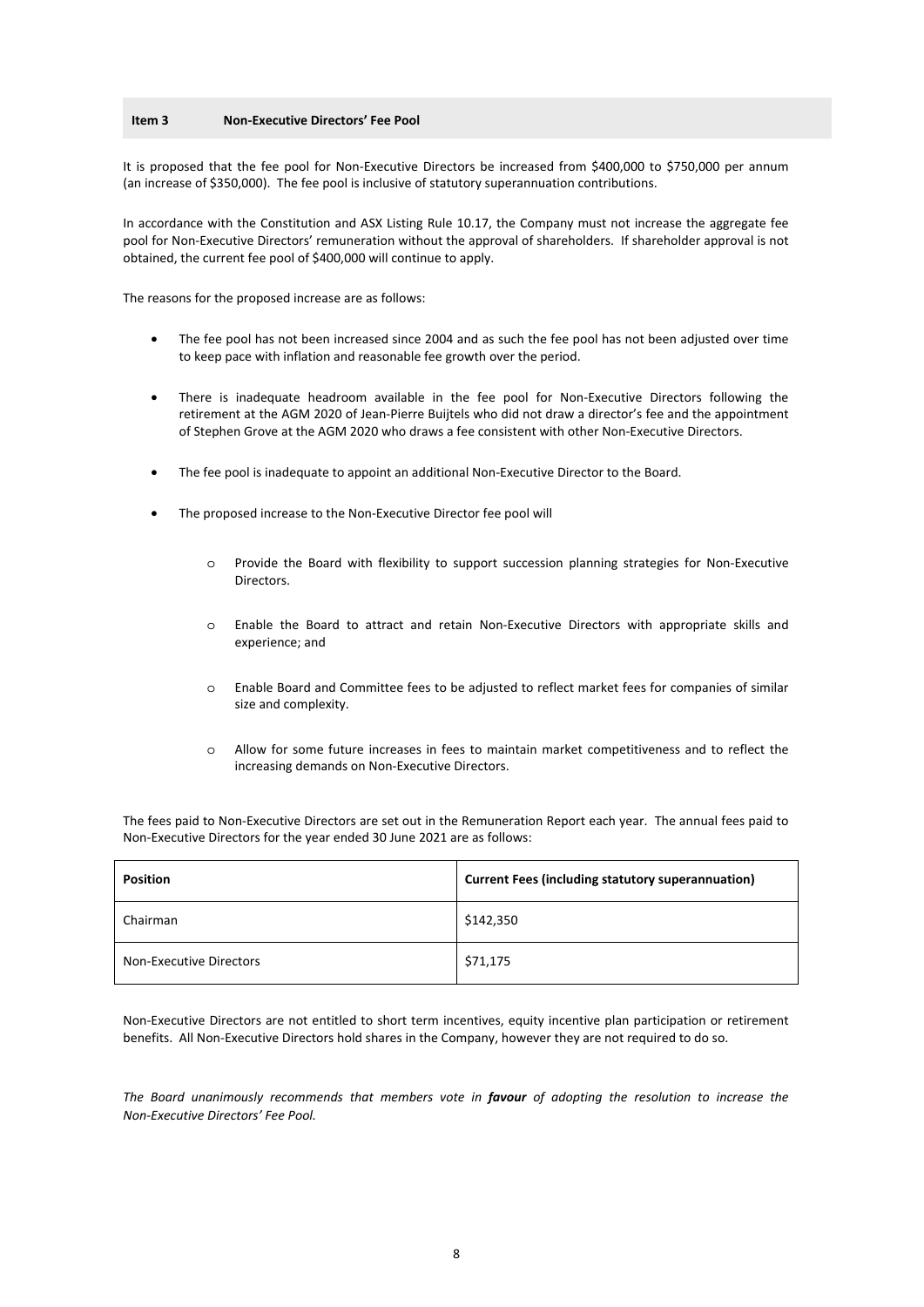#### **Item 4 Adoption of Remuneration Report**

The Remuneration Report sets out details of the remuneration for each of the key management personnel (**KMP**) of the Company which includes all Directors. In addition, the Remuneration Report describes the Board's policy in respect of remuneration and its relationship to the Company's performance.

The outcome of this resolution is advisory only, and is not binding on the Company or the Board. However, the Board will take the outcome of the vote on this resolution into account when considering the future remuneration arrangements of the Company.

The Chairman will allow a reasonable opportunity for members to ask questions about, or make comments on, the Remuneration Report.

*The Board unanimously recommends that members vote in favour of adopting the Remuneration Report.* 

**Item 5 Grant of Rights and Options to the Managing Director** 

#### **Summary Explanation**

The Executive Remuneration Plan (**Plan**) which was first implemented in the 2017 financial year will be implemented in the 2022 financial year with revised performance measures and has the following equity arrangements:

- **Salary Sacrifice Rights Offer** Eligible executives will be offered the opportunity to elect to contribute a portion of their pre-tax fixed annual remuneration to acquire equity in the form of Rights to acquire fully-paid ordinary shares (**Shares**) in the Company. Following a twelve (12) month exercise restriction, Rights may be exercised and Shares will be allocated on the basis of one Share for each Right that is exercised.
- **Short Term Incentive** (**STI**) **Offer with deferred component (Deferred STI)** The STI (and Deferred STI) is focused on the Company's short term objectives. Eligible executives will have the opportunity to receive a short term incentive subject to meeting performance hurdles over the financial year. Half (50%) of the STI outcome achieved for the year will be delivered in cash and other 50% will be delivered in the form of Rights to Shares. Following a 6 month exercise restriction, Rights may be exercised and Shares will be allocated on the basis of one Share for each Right.
- **Long Term Incentive (LTI) Offer** The LTI offer focuses on the Company's long term objectives. Eligible executives will be granted Options to acquire Shares, and some or all may vest at the end of the three-year performance period if the performance hurdles are met. The hurdles are based on four measures comprising absolute earnings per share (**EPS**), return on capital employed (**ROCE**), sales revenue growth (**Revenue Growth**) and key safety performance metrics (**Safety Performance**) which in the Board's view supports strong alignment with members' longer term outlook and expectations of a return on their investment and the safety performance of the Company.

See "Detailed Explanation" for an overview of the key terms of the above equity arrangements and details of the MD's FY22 remuneration arrangements. Further details of the review of the Plan can be found in the Remuneration Report (see pages 29 to 39 of the 2021 Annual Report).

#### **Approvals sought**

ASX Listing Rule 10.14 requires member approval for a Director to be issued Shares in the Company under an employee incentive scheme.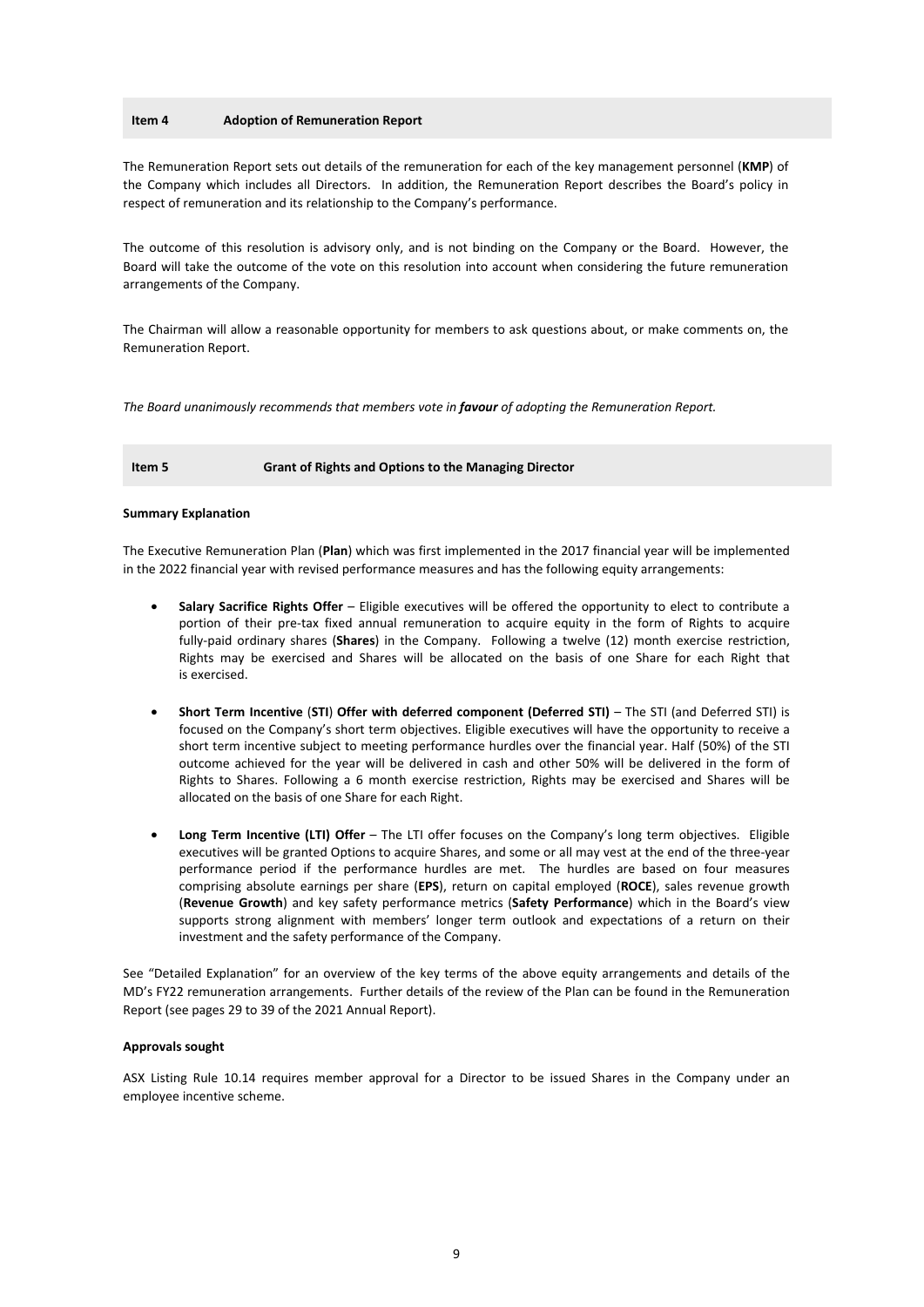As the Managing Director, Mr Tony Spassopoulos, is covered by ASX Listing Rule 10.14.1. Mr. Spassopoulos will be invited to participate in the Plan for the 2022 financial year (**FY22**) subject to member approval. Accordingly, members are asked to approve the following grants to the Managing Director (**MD**):

- **Salary Sacrifice Rights**  the issue of Rights up to a maximum value of \$185,400 in relation to the amount that the MD may elect to contribute from 1 December 2021 up to 30 November 2022. This equates to 30% of the MD's fixed annual remuneration (FAR) which is \$618,000.
- **Deferred STI** the issue of Rights up to a maximum value of \$123,600 in relation to the FY22 STI outcome. The MD's STI opportunity equates to 40% of his FAR. The Rights component is 50% of the STI.
- **LTI** the issue of Options up to a maximum value of \$309,000 in relation to the FY22 LTI grant. The MD's LTI opportunity equates to 50% of his FAR.

Approval of this resolution will also result in the Rights and Options being granted to the MD being included as an exception to the approval requirements of ASX Listing Rule 7.1. This means the Rights and Options granted to the MD, and any other Shares issued pursuant to this approval, will not use up part of the 15% limit available under ASX Listing Rule 7.1.

Members are asked to approve a maximum value of Rights and Options based on the dollar value but the actual number of Rights and Options will only be known at the time of the grant, based on the market value of Shares at that time (see below for further details).

Upon the exercise of Rights and Options by the MD, the Company intends to first allocate Shares currently held in the Company's Employee Share Trust (EST) which are unallocated and available from prior year incentive programs where performance conditions were not met. This means the Company does not intend to issue new shares or acquire further shares on-market in relation to the MD's Rights and Options until such time as those Shares in the EST have been allocated. To the extent further Shares are required to satisfy the Rights and Options granted under the Plan, the Company intends to acquire Shares on–market or at the Board's discretion may issue new ordinary Shares.

If approval for the grant of Rights and Options is not obtained from members, the Board will consider whether to make a grant on different terms or acquire Shares on-market to satisfy the grant.

Further details of Mr. Spassopoulos' executive remuneration package can be found in the Remuneration Report (see pages 29 to 39 of the 2021 Annual Report).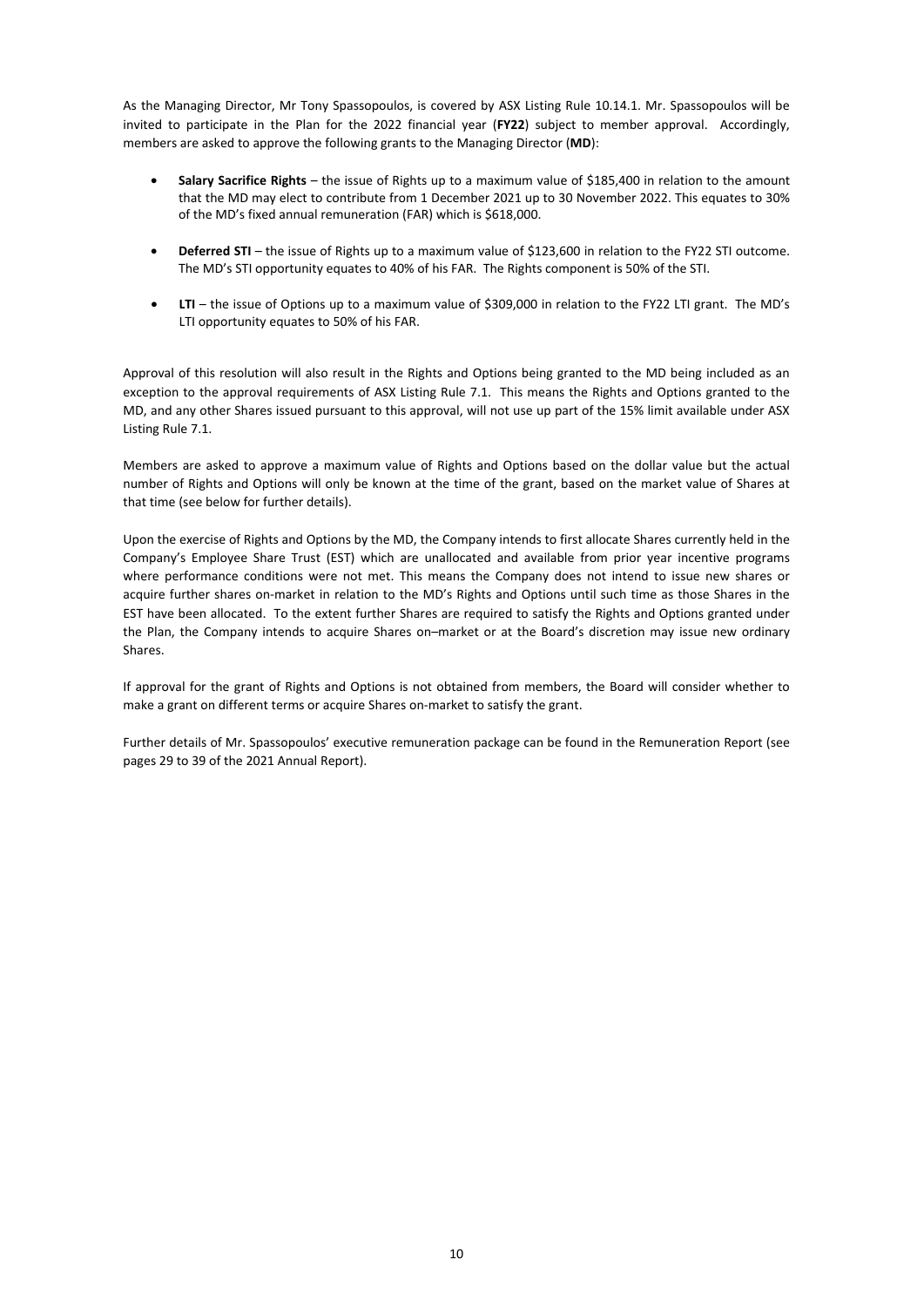### **Detailed Explanation**

## **Salary Sacrifice Rights Offer – Key Terms**

A brief overview of the key terms of the proposed grant of Rights to the Managing Director in relation to the FY22 Salary Sacrifice Rights Offer is set out below.

| TERM                                          | <b>DETAIL</b>                                                                                                                                                                                                                                                                                                                                                                                           |
|-----------------------------------------------|---------------------------------------------------------------------------------------------------------------------------------------------------------------------------------------------------------------------------------------------------------------------------------------------------------------------------------------------------------------------------------------------------------|
| Details of the<br>proposed grant of<br>Rights | Subject to member approval, the issue of Rights to the MD up to a maximum value of<br>\$185,400 will be granted to the MD in respect of the MD agreeing to forego up to 30% of his<br>fixed annual remuneration (FAR) (on a pre-tax basis) over the Participation Period (the<br>sacrifice period being from 1 December 2021 to 30 November 2022). The MD's FAR is<br>\$618,000.                        |
|                                               | The exact number of Rights to be granted to the MD will be based on the amount of salary<br>forgone each month and the market value of Boom Shares at the time the salary amount<br>would normally be paid (based on the 5-day volume weighted average price (VWAP) of Boom<br>Shares prior to the relevant date). Rights will be granted twice during the Participation Period<br>(each a Grant Date). |
|                                               | Accordingly, the actual number of Rights will only be known at each Grant Date but in any<br>event, will not exceed the maximum value set out above.                                                                                                                                                                                                                                                    |
|                                               | The number of Rights granted to the MD will be notified to members following each of the<br>Grant Dates.                                                                                                                                                                                                                                                                                                |
|                                               | The Rights are not subject to any performance conditions. However, the MD must be<br>employed by the Company on the relevant Grant Date in order to receive any Rights.                                                                                                                                                                                                                                 |
|                                               | Rights under the Salary Sacrifice Rights Offer are proposed to be granted to further align the<br>MD's remuneration with share price and shareholders' interests but do not provide the full<br>benefits of share ownership (such as dividend and voting rights) unless and until the Rights<br>are exercised.                                                                                          |
| Entitlements                                  | Each Right is a right to acquire one Share, subject to the MD's continued employment at the<br>relevant Grant Date. Rights do not carry any dividend or voting rights.                                                                                                                                                                                                                                  |
| <b>Grant Dates</b>                            | If member approval is obtained, it is intended that Rights will be granted to the MD at the<br>following Grant Dates:                                                                                                                                                                                                                                                                                   |
|                                               | Grant Date 1: The second business day following the announcement of half-yearly<br>results (expected to be prior to 28 February 2022) in respect of salary amounts<br>foregone prior to that date, being from 31 August 2021 to 28 February 2022.                                                                                                                                                       |
|                                               | Grant Date 2: The second business day following the announcement of<br>$\bullet$<br>the preliminary final statement or full-year results (expected to be prior to<br>31 August 2022) in respect of salary amounts forgone prior to that date, being from<br>1 March 2022 to 31 August 2022.                                                                                                             |
|                                               | In any event, all Rights will be granted within 12 months of the AGM.                                                                                                                                                                                                                                                                                                                                   |
| <b>Exercise Restriction</b><br>Period         | An Exercise Restriction will apply to the MD's Rights for 12 months commencing from the<br>relevant Grant Dates of the Rights.                                                                                                                                                                                                                                                                          |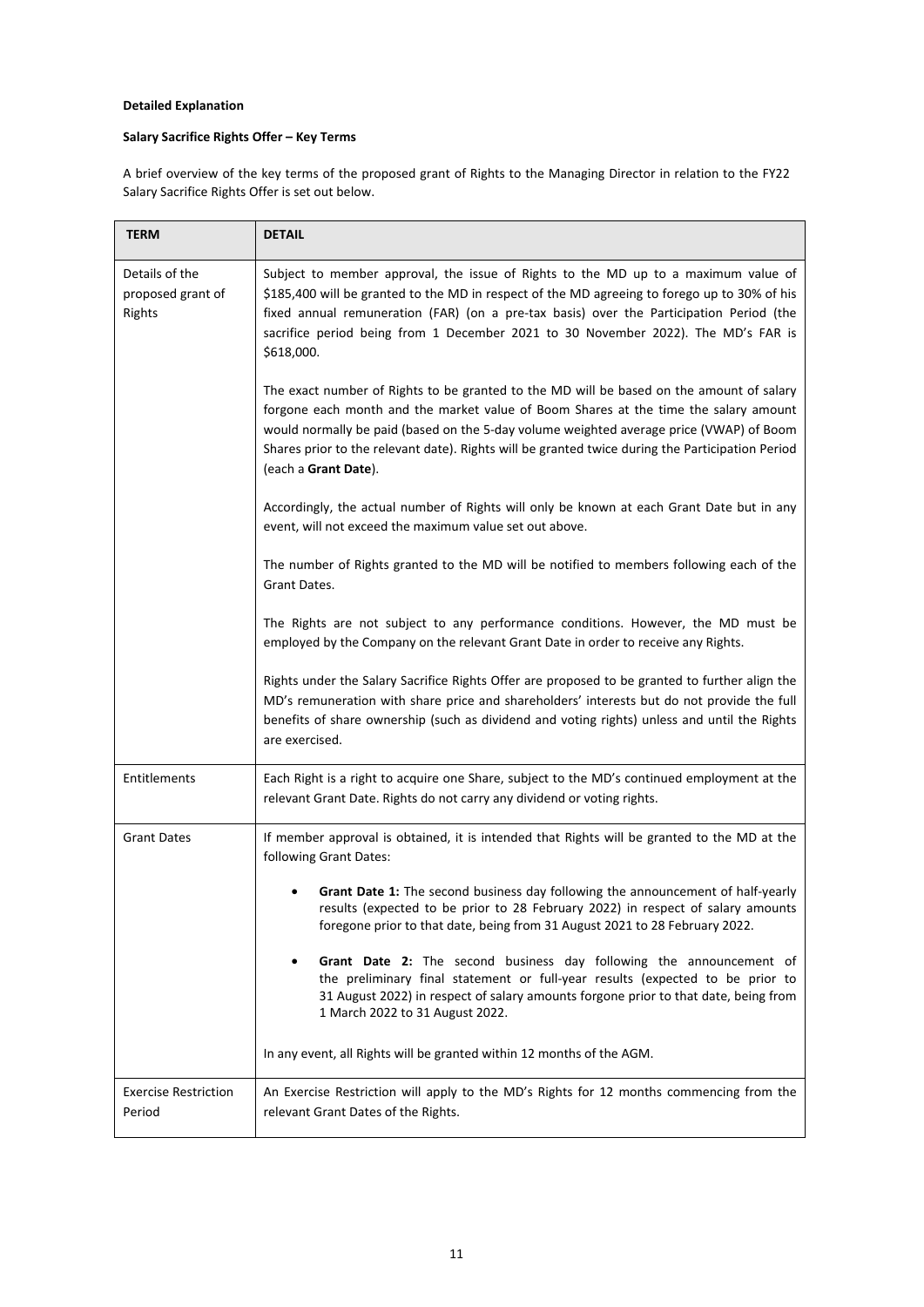| <b>Exercise Period</b>                       | Following the Exercise Restriction Period, the relevant number of Rights become exercisable.                                                                                                                                                                                                                                                                                               |
|----------------------------------------------|--------------------------------------------------------------------------------------------------------------------------------------------------------------------------------------------------------------------------------------------------------------------------------------------------------------------------------------------------------------------------------------------|
|                                              | Rights may be exercised during the Exercise Period which commences following the end of<br>the relevant Exercise Restriction Period and ending on the date that is 10 years from the<br>relevant Grant Dates.                                                                                                                                                                              |
| Price payable for<br>securities              | No cash amount will be payable in respect of the grant of Rights but the MD will forego his<br>prospective pre-tax salary.                                                                                                                                                                                                                                                                 |
|                                              | There is no exercise price payable on the exercise of Rights allocated to the MD under the<br>Salary Sacrifice Offer.                                                                                                                                                                                                                                                                      |
| <b>Allocation of Shares</b><br>upon exercise | Upon the valid exercise of Rights, one Share in the Company will be allocated in relation to<br>each Right that is exercised.                                                                                                                                                                                                                                                              |
|                                              | Under the Plan, the Company's obligation to allocate Shares following exercise may be<br>satisfied by issuing new Shares, acquiring Shares on market or transferring Shares from an<br>employee share trust.                                                                                                                                                                               |
| Trading restrictions                         | Shares allocated upon exercise of the Rights will not be subject to any further trading<br>restriction, subject to complying with the Company's Securities Trading Policy.                                                                                                                                                                                                                 |
| Cessation of<br>employment                   | Where the MD ceases employment for any reason prior to the relevant Grant Date, he will be<br>paid, in cash, an amount equal to any salary forgone up until the date of cessation (and no<br>Rights will be allocated).                                                                                                                                                                    |
|                                              | If the MD ceases employment with the Company after he has been allocated Rights, but prior<br>to exercising them, he will be entitled to keep his Rights. Where Rights are subject to Exercise<br>Restrictions, the relevant Exercise Restrictions will be lifted on the date of termination of<br>employment with the Company (and must be exercised within 30 days following cessation). |
|                                              | The Board also has a broader discretion to apply any other treatment that it deems<br>appropriate in the circumstances.                                                                                                                                                                                                                                                                    |
| Other information                            | No other director of the Company is eligible to participate in the Plan or any other employee<br>incentive scheme of the Company.                                                                                                                                                                                                                                                          |
|                                              | There is no loan scheme in relation to the grant of Rights under the Plan.                                                                                                                                                                                                                                                                                                                 |
|                                              | Any additional persons for whom approval is required under ASX Listing Rule 10.14 to<br>participate in the Plan after this resolution was approved and who were not named in the<br>Notice of Meeting, will not participate until approval is obtained in accordance with ASX<br>Listing Rule 10.14.                                                                                       |
|                                              | Details of any Rights issued under the Plan will be published in the Annual Report relating to<br>the period in which they were issued, along with a statement that approval for the issue was<br>obtained under Listing Rule 10.14.                                                                                                                                                       |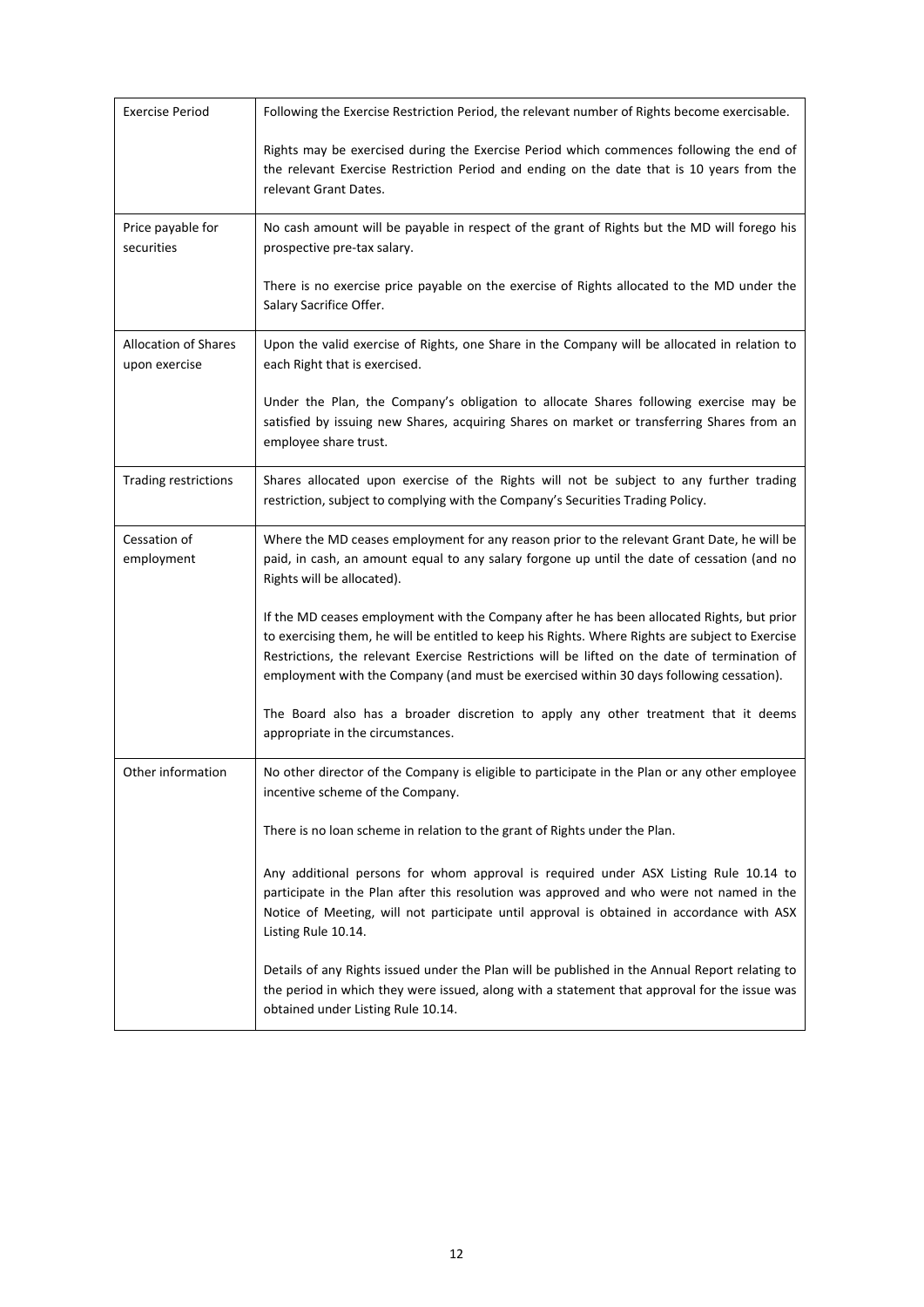### **Short Term Incentive Offer – Key Terms**

A brief overview of the key terms of the proposed grant of Rights to the MD in relation to the deferred component of the FY22 STI Offer is set out below.

| <b>TERM</b>                                   | <b>DETAIL</b>                                                                                                                                                                                                                                                                                                                                                                                                                                                         |
|-----------------------------------------------|-----------------------------------------------------------------------------------------------------------------------------------------------------------------------------------------------------------------------------------------------------------------------------------------------------------------------------------------------------------------------------------------------------------------------------------------------------------------------|
| Details of the<br>proposed grant of<br>Rights | Subject to member approval, the issue of Rights up to a maximum value of \$123,600 (being<br>50% of the MD's STI opportunity) will be granted to the MD in respect of the Deferred STI<br>component of his remuneration package for FY22. The MD's STI opportunity equates to 40%<br>of his FAR.                                                                                                                                                                      |
|                                               | The MD will participate in the Company's short term incentive opportunity for FY22 which is<br>subject to meeting specific performance hurdles over the financial year (i.e., from 1 July 2021<br>to 30 June 2022). Details of the STI will be set out in the FY22 Remuneration Report.                                                                                                                                                                               |
|                                               | Following the end of FY22, 50% of the STI outcome achieved for FY22 will be delivered in cash<br>(cash component) and 50% will be delivered in equity in the form of Rights (Deferred STI<br>component).                                                                                                                                                                                                                                                              |
|                                               | The exact number of Rights will be determined by dividing the value of the Deferred STI<br>component of the MD's FY22 STI outcome (i.e., 50%) by the volume weighted average price<br>(VWAP) of the Company's Shares over the first five trading days following the announcement<br>of FY22 full-year results. Accordingly, the actual number of Rights will only be known at the<br>time of grant but in any event, will not exceed the maximum value set out above. |
|                                               | The number of Rights granted to the MD will be notified to members following the grant.                                                                                                                                                                                                                                                                                                                                                                               |
|                                               | The STI outcome for FY22 must be achieved and the MD must be employed by the Company<br>on the Grant Date in order to receive any Rights. After the Rights have been granted, they are<br>not subject to any further performance conditions.                                                                                                                                                                                                                          |
|                                               | Rights under the STI are proposed to be granted to further align the MD's variable<br>remuneration with share price and shareholders' interests but do not provide the full benefits<br>of share ownership (such as dividend and voting rights) unless and until the Rights are<br>exercised.                                                                                                                                                                         |
| Entitlements                                  | Each Right is a right to acquire one Share, subject to the MD's continued employment at the<br>Grant Date and satisfaction of the relevant performance hurdles.                                                                                                                                                                                                                                                                                                       |
|                                               | Rights do not carry any dividend or voting rights.                                                                                                                                                                                                                                                                                                                                                                                                                    |
| <b>Grant Date</b>                             | If member approval is obtained, the Rights will be granted to the MD as soon as practicable<br>following the date on which the Board determines the FY22 STI Outcome following the<br>announcement of the preliminary final statement or full-year results (expected to be prior to<br>31 August 2022). In any event, Rights will be granted within 12 months of the AGM.                                                                                             |
| <b>Exercise Restriction</b><br>Period         | An Exercise Restriction will apply to the MD's Rights for 6 months commencing from the<br>Grant Date.                                                                                                                                                                                                                                                                                                                                                                 |
| <b>Exercise Period</b>                        | Following the Exercise Restriction Period, the Rights become exercisable.                                                                                                                                                                                                                                                                                                                                                                                             |
|                                               | Rights may be exercised during the Exercise Period which commences following the end of<br>the Exercise Restriction Period and ending on the date that is 10 years from the Grant Date.                                                                                                                                                                                                                                                                               |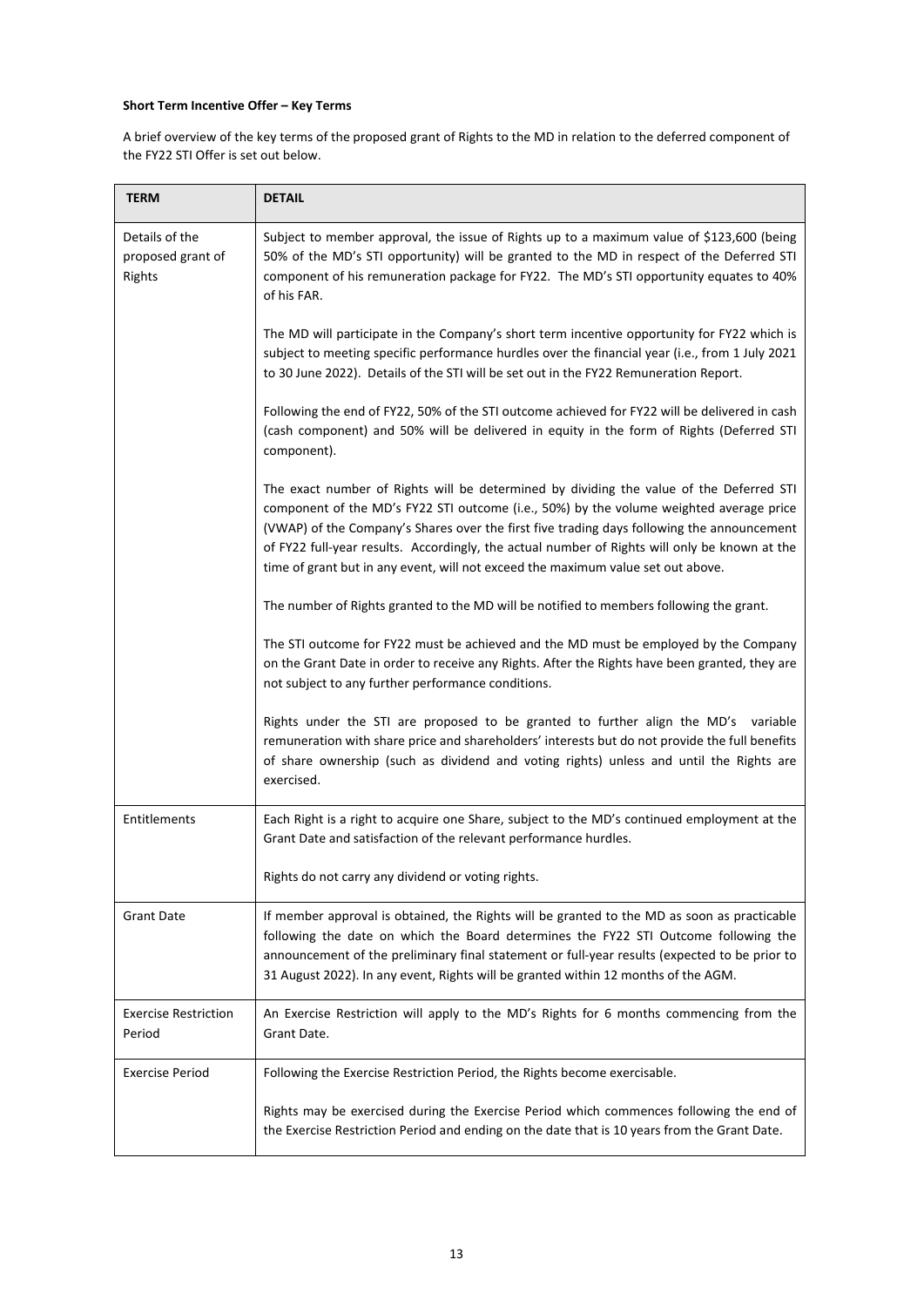| Price payable for<br>securities              | No amount will be payable in respect of the grant of Rights.                                                                                                                                                                                                                                                                                                                                                                                                                         |
|----------------------------------------------|--------------------------------------------------------------------------------------------------------------------------------------------------------------------------------------------------------------------------------------------------------------------------------------------------------------------------------------------------------------------------------------------------------------------------------------------------------------------------------------|
|                                              | There is no exercise price payable on the exercise of Rights allocated to the MD under the<br>Deferred STI component.                                                                                                                                                                                                                                                                                                                                                                |
| <b>Allocation of Shares</b><br>upon exercise | Upon the valid exercise of Rights, one fully paid Share will be allocated in relation to each<br>Right that is exercised.                                                                                                                                                                                                                                                                                                                                                            |
|                                              | Under the Plan, the Company's obligation to allocate Shares following exercise may be<br>satisfied by issuing new Shares, acquiring Shares on-market or transferring Shares from an<br>employee share trust.                                                                                                                                                                                                                                                                         |
| Trading restrictions                         | Shares allocated upon exercise of the Rights will not be subject to any further trading<br>restriction, subject to complying with the Company's Securities Trading Policy.                                                                                                                                                                                                                                                                                                           |
| Cessation of<br>employment                   | Where the MD ceases employment for any reason prior to the FY22 STI Outcome being<br>determined, the treatment of Rights will depend on the circumstances of cessation:                                                                                                                                                                                                                                                                                                              |
|                                              | Where employment ceases due to resignation or termination for cause or gross<br>misconduct, the FY22 STI Offer will lapse and the MD will not receive an allocation<br>of Rights.                                                                                                                                                                                                                                                                                                    |
|                                              | Where employment ceases for any other reason the Board may at its discretion<br>$\bullet$<br>determine that the MD's FY22 STI Outcome will be pro-rated (based on the<br>proportion of the performance period that has elapsed at the time of cessation)<br>and will be tested at the end of the original Performance Period. To the extent the<br>relevant performance conditions are satisfied, the MD's FY22 STI Outcome will be<br>paid in cash and no Rights will be allocated. |
|                                              | Where the MD ceases employment with the Company after he has been allocated Rights, but<br>prior to exercising them, he will be entitled to keep his Rights. Where Rights are subject to an<br>Exercise Restrictions, the Exercise Restrictions will be lifted (and must be exercised within<br>30 days following cessation).                                                                                                                                                        |
|                                              | The Board also has a broader discretion to apply any other treatment that it deems<br>appropriate in the circumstances.                                                                                                                                                                                                                                                                                                                                                              |
| Other information                            | No other director of the Company (other than the MD) is eligible to participate in the Plan or<br>any other employee incentive scheme of the Company.                                                                                                                                                                                                                                                                                                                                |
|                                              | There is no loan scheme in relation to the grant of Rights under the plan.                                                                                                                                                                                                                                                                                                                                                                                                           |
|                                              | Any additional persons for whom approval is required under ASX Listing Rule 10.14 to<br>participate in the Plan after this resolution was approved and who were not named in the<br>Notice of Meeting, will not participate until approval is obtained in accordance with ASX<br>Listing Rule 10.14.                                                                                                                                                                                 |
|                                              | Details of any Rights issued under the Plan will be published in the Annual Report relating to<br>the period in which they were issued, along with a statement that approval for the issue was<br>obtained under Listing Rule 10.14.                                                                                                                                                                                                                                                 |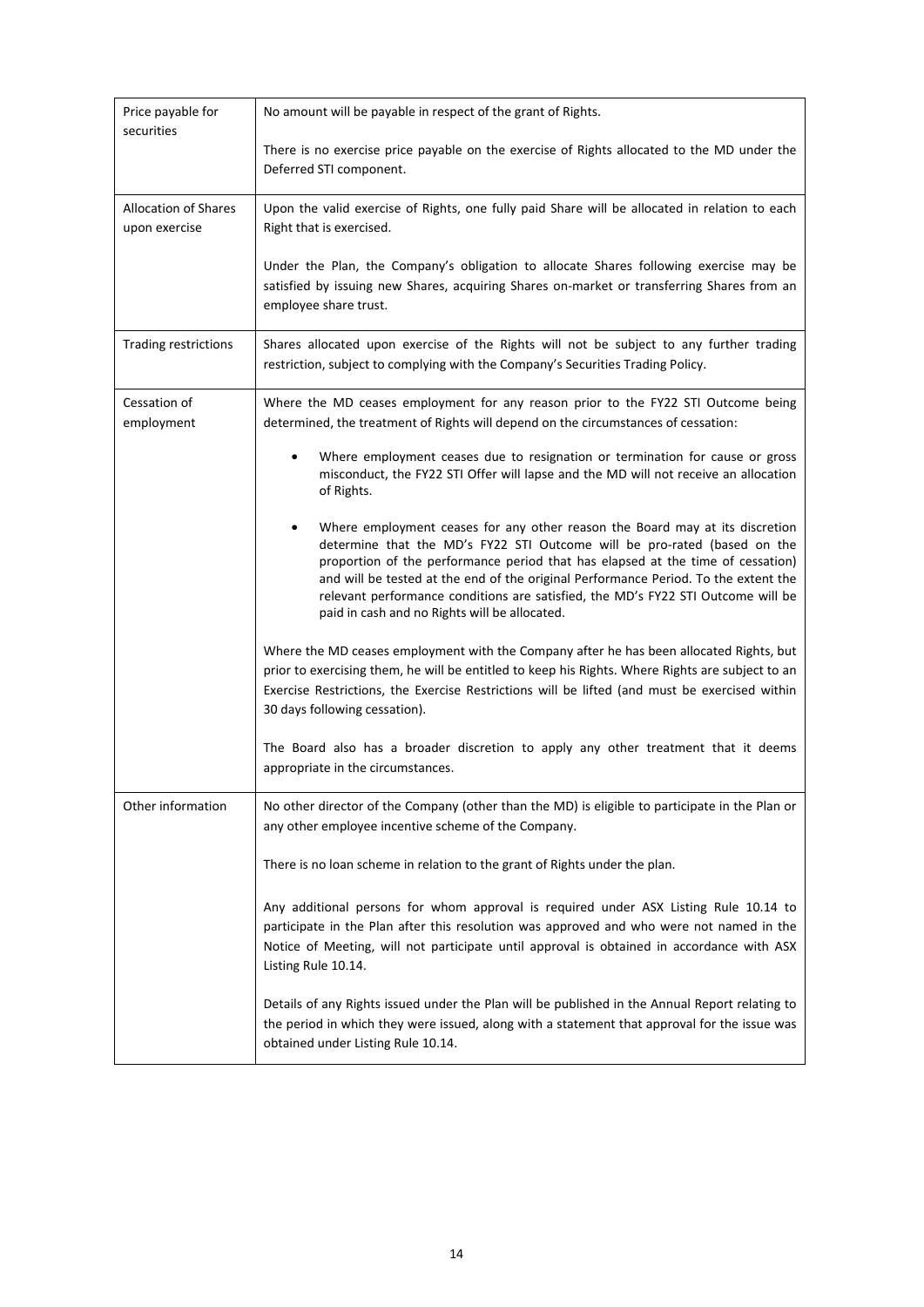## **Long Term Incentive Offer – Key Terms**

A brief overview of the key terms of the proposed grant of Options to the MD under the FY22 LTI offer is set out below.

| <b>TERM</b>                          | <b>DETAIL</b>                                                                                                                                                                                                                                                                                                                                                                                                                                                                                                                                                                                                                                                                                   |                                        |  |
|--------------------------------------|-------------------------------------------------------------------------------------------------------------------------------------------------------------------------------------------------------------------------------------------------------------------------------------------------------------------------------------------------------------------------------------------------------------------------------------------------------------------------------------------------------------------------------------------------------------------------------------------------------------------------------------------------------------------------------------------------|----------------------------------------|--|
| Details of the<br>proposed LTI grant | Subject to member approval, Options up to a maximum value of \$309,000 will be granted to<br>the Managing Director, Mr Tony Spassopoulos, under the Company's Long Term Incentive<br>Plan (LTI) in respect of the LTI component of his remuneration package for FY22.<br>The exact number of Options will be determined following the AGM at the time of grant and<br>will be calculated using a Binomial valuation methodology by an independent valuer.<br>The number of Options granted will be the MD's LTI opportunity (being 50% of his FAR)<br>divided by the calculated option valuation using a five (5) day volume weighted average price<br>VWAP of Boom Shares following the AGM.   |                                        |  |
|                                      |                                                                                                                                                                                                                                                                                                                                                                                                                                                                                                                                                                                                                                                                                                 |                                        |  |
|                                      | Accordingly, the actual number of Options will only be known at the time of grant.                                                                                                                                                                                                                                                                                                                                                                                                                                                                                                                                                                                                              |                                        |  |
|                                      | The number of Options granted to the MD will be notified to members following the grant.                                                                                                                                                                                                                                                                                                                                                                                                                                                                                                                                                                                                        |                                        |  |
|                                      | Options under the LTI are proposed to be granted to further align the MD's variable<br>remuneration with share price growth and shareholders' interests but do not provide the full<br>benefits of share ownership (such as dividend and voting rights) unless and until the<br>performance hurdles are met and the Options vest and are exercised.                                                                                                                                                                                                                                                                                                                                             |                                        |  |
| Entitlements                         | Each Option is a right to acquire one Share (or an equivalent cash amount), subject to the<br>achievement of the performance hurdles set out below and payment of the Exercise Price.                                                                                                                                                                                                                                                                                                                                                                                                                                                                                                           |                                        |  |
|                                      | Options do not carry any dividend or voting rights.                                                                                                                                                                                                                                                                                                                                                                                                                                                                                                                                                                                                                                             |                                        |  |
| Date of grant                        | If member approval is obtained, the Options will be granted to Mr Spassopoulos as soon as<br>practicable after the AGM, but in any event, within 12 months of the AGM.                                                                                                                                                                                                                                                                                                                                                                                                                                                                                                                          |                                        |  |
| Performance hurdles                  | The Options are subject to four independent performance hurdles, each of which is measured<br>at the end of the three-year performance period commencing on 1 July 2021 and ending on<br>30 June 2024. The three performance hurdles are Absolute Earnings Per Share (25% of<br>eligible Options), Return on Capital Employed (25% of eligible Options), Sales Revenue<br>Growth (25% of eligible Options) and Safety Performance (25% of eligible Options).                                                                                                                                                                                                                                    |                                        |  |
|                                      | The number of Options that vest (if any) is dependent on whether one or more of the<br>performance hurdles is achieved by the Company at the end of the performance period. Any<br>Options which do not vest when the performance hurdles are tested (at the end of the<br>performance period) will lapse.<br>The Board retains discretion to adjust each of the performance hurdles as required to ensure<br>that Mr Spassopoulos is neither advantaged nor disadvantaged by matters outside his and<br>management's control that materially affect the performance hurdles (for example, by<br>excluding one-off non-recurrent items or the impact of significant acquisitions or disposals). |                                        |  |
|                                      |                                                                                                                                                                                                                                                                                                                                                                                                                                                                                                                                                                                                                                                                                                 |                                        |  |
|                                      | (1) Absolute Earnings Per Share (EPS)                                                                                                                                                                                                                                                                                                                                                                                                                                                                                                                                                                                                                                                           |                                        |  |
|                                      | The absolute EPS achieved at the end of the performance period will be compared to the<br>absolute EPS targets set by the Board to determine the percentage of Mr Spassopoulos'<br>Options that vest, as follows:                                                                                                                                                                                                                                                                                                                                                                                                                                                                               |                                        |  |
|                                      | Earnings Per Share (EPS) at end of<br>performance period                                                                                                                                                                                                                                                                                                                                                                                                                                                                                                                                                                                                                                        | Percentage of eligible Options to vest |  |
|                                      | \$0.04 or more                                                                                                                                                                                                                                                                                                                                                                                                                                                                                                                                                                                                                                                                                  | 25% of Options will vest               |  |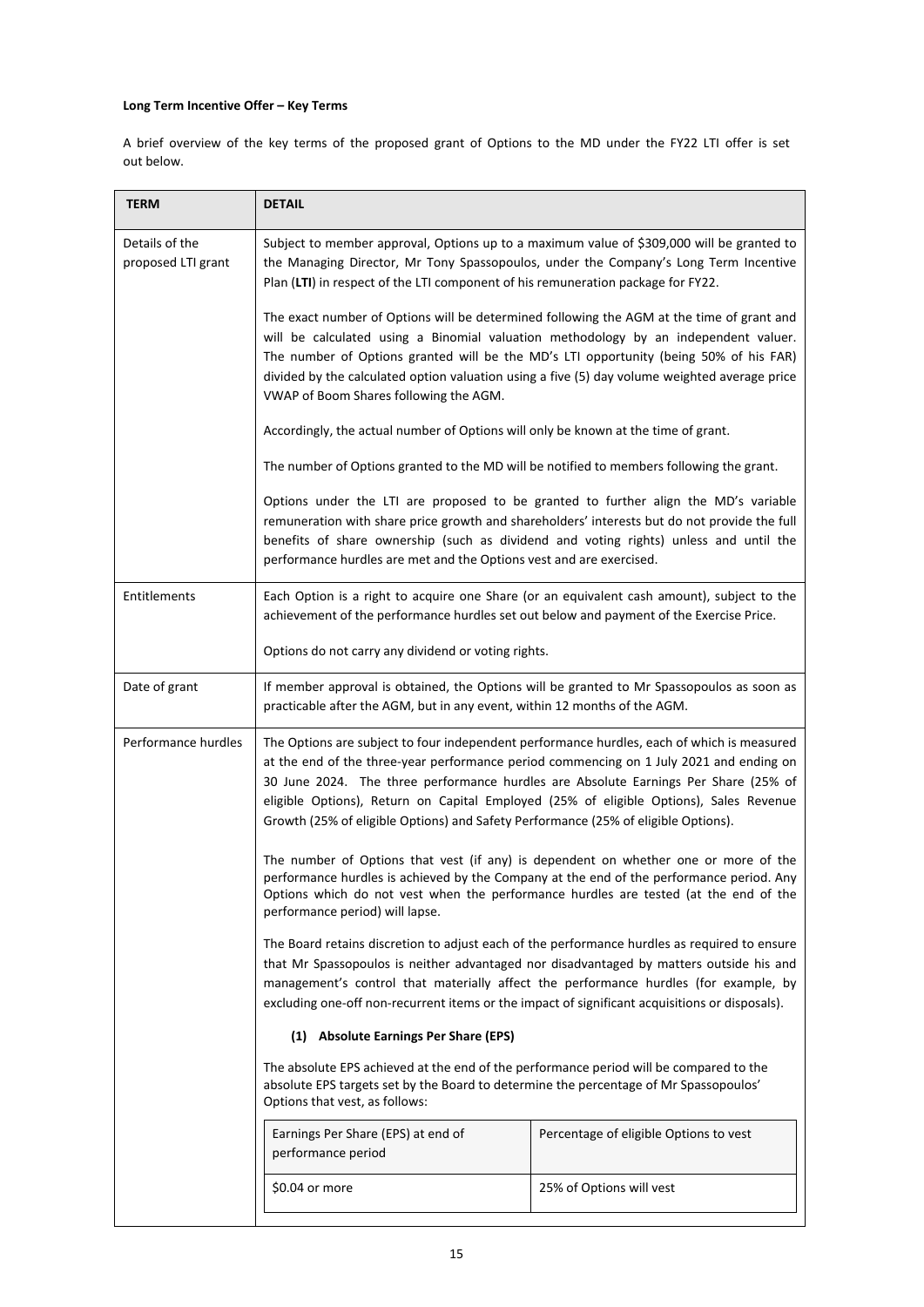|                                   | (2) Return on Capital Employed (ROCE)                                                                                                                                      |                                                                                                                                                                                               |
|-----------------------------------|----------------------------------------------------------------------------------------------------------------------------------------------------------------------------|-----------------------------------------------------------------------------------------------------------------------------------------------------------------------------------------------|
|                                   | Return on Capital Employed (ROCE), over<br>the performance period                                                                                                          | Percentage of eligible Options to vest                                                                                                                                                        |
|                                   | 10%                                                                                                                                                                        | 25% of Options will vest                                                                                                                                                                      |
|                                   | "Capital Employed".                                                                                                                                                        | ROCE is defined as "Trading Earnings before Interest Expense and Tax" divided by                                                                                                              |
|                                   | (3) Sales Revenue Growth                                                                                                                                                   |                                                                                                                                                                                               |
|                                   | Sales Revenue compound annual growth<br>rate over the performance period                                                                                                   | Percentage of eligible Options to vest                                                                                                                                                        |
|                                   | 10%                                                                                                                                                                        | 25% of Options will vest                                                                                                                                                                      |
|                                   | (4) Safety Performance                                                                                                                                                     |                                                                                                                                                                                               |
|                                   | Lost Time Injury Frequency Rate at end of performance period                                                                                                               |                                                                                                                                                                                               |
|                                   | Measure                                                                                                                                                                    | Percentage of eligible Options to vest                                                                                                                                                        |
|                                   | LTIFR less than 1                                                                                                                                                          | 12.5% of Options will vest                                                                                                                                                                    |
|                                   | Safe Act Observations Frequency Rate at end of performance period                                                                                                          |                                                                                                                                                                                               |
|                                   | Measure                                                                                                                                                                    | Percentage of eligible Options to vest                                                                                                                                                        |
|                                   | SAOFR greater than 8,500                                                                                                                                                   | 12.5% of Options will vest                                                                                                                                                                    |
|                                   | The LTIFR is inclusive of contractor and employee hours worked.                                                                                                            | LTIFR means lost time injuries divided by hours worked, multiplied by 1,000,000.                                                                                                              |
|                                   | hours worked.                                                                                                                                                              | <b>SAOFR</b> means safe act observations plus safety interactions divided by hours<br>worked, multiplied by 1,000,000. The SAOFR is inclusive of contractor and employee                      |
| Performance period<br>and vesting | The performance hurdles applicable to the Options will be tested at the end of the three year<br>performance period, commencing on 1 July 2021 and ending on 30 June 2024. |                                                                                                                                                                                               |
|                                   | Any Options that do not vest following testing of the three performance hurdles will lapse.                                                                                |                                                                                                                                                                                               |
|                                   | that vest will be disclosed in the FY24 Annual Report.                                                                                                                     | The Board will determine the extent to which the Options will vest following the release of<br>the Company's full year results for FY24 (i.e., the Vesting Date). The final number of Options |
| Vesting and exercise<br>period    | of Options become exercisable.                                                                                                                                             | Following the determination of the level of vesting at the Vesting Date, the relevant number                                                                                                  |
|                                   | Vesting Date).                                                                                                                                                             | Vested Options may be exercised during the Exercise Period commencing on the Vesting Date<br>and ending 30 days from the Vesting Date (i.e., Options expire 30-days following the             |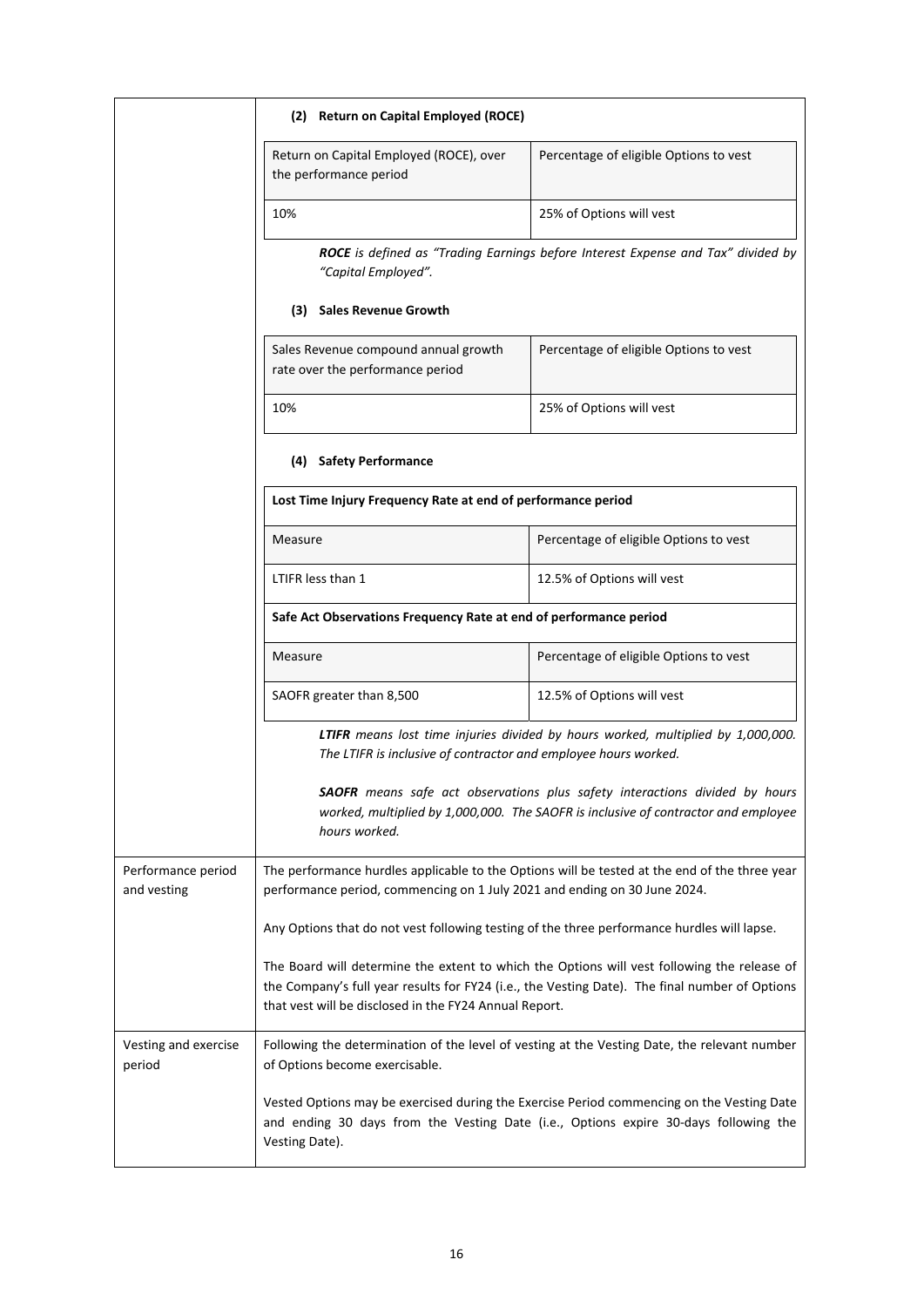| Price payable for<br>securities              | The Exercise Price per Option for Mr Spassopoulos' FY22 LTI grant will be equal to the 5 day<br>volume weighted average price (VWAP) of Boom Shares following the AGM, and is payable on<br>exercise.                                                                                                                                  |
|----------------------------------------------|----------------------------------------------------------------------------------------------------------------------------------------------------------------------------------------------------------------------------------------------------------------------------------------------------------------------------------------|
|                                              | No amount will be payable in respect of the grant of Options.                                                                                                                                                                                                                                                                          |
| <b>Allocation of Shares</b><br>upon exercise | Upon the valid exercise of vested Options and payment of the Exercise Price, one fully paid<br>Share in the Company will be allocated in relation to each vested Option that is exercised.                                                                                                                                             |
|                                              | Under the LTI Plan, the Company's obligation to allocate Shares following exercise may be<br>satisfied by issuing new Shares, acquiring Shares on market or transferring Shares from an<br>employee share trust.                                                                                                                       |
|                                              | The Board retains discretion to make a cash payment (in lieu of Shares) equal to the market<br>value of Shares the holder would have received on exercise of the Options less the applicable<br>Exercise Price.                                                                                                                        |
| Trading restrictions                         | Shares allocated upon exercise of the Options will not be subject to any further trading<br>restriction, subject to complying with the Company's Securities Trading Policy.                                                                                                                                                            |
| Cessation of<br>employment                   | If the MD ceases employment with the Company before the Vesting Date, the treatment of<br>the Options will depend on the circumstances of cessation.                                                                                                                                                                                   |
|                                              | Where the MD ceases employment prior to the Vesting Date due to resignation, termination<br>for cause or gross misconduct, all of his unvested Options will lapse at cessation.                                                                                                                                                        |
|                                              | Where the MD ceases employment for any other reason before the Options vest, unvested<br>Options will continue "on-foot" and will be tested following the end of the original Vesting<br>Date as though the MD had not ceased employment, Options may vest to the extent that the<br>relevant performance hurdles have been satisfied. |
|                                              | The Board also has a broader discretion to apply any another treatment that it deems<br>appropriate in the circumstances.                                                                                                                                                                                                              |
| Other information                            | No other director of the Company (other than the MD) is eligible to participate in the LTI Plan<br>or any other employee incentive scheme of the Company.                                                                                                                                                                              |
|                                              | There is no loan scheme in relation to the grant of Options under the Plan.                                                                                                                                                                                                                                                            |
|                                              | Any additional persons for whom approval is required under ASX Listing Rule 10.14 to<br>participate in the Plan after this resolution was approved and who were not named in the<br>Notice of Meeting, will not participate until approval is obtained in accordance with ASX<br>Listing Rule 10.14.                                   |
|                                              | Details of any Options issued under the Plan will be published in the Annual Report relating to<br>the period in which they were issued, along with a statement that approval for the issue was<br>obtained under Listing Rule 10.14.                                                                                                  |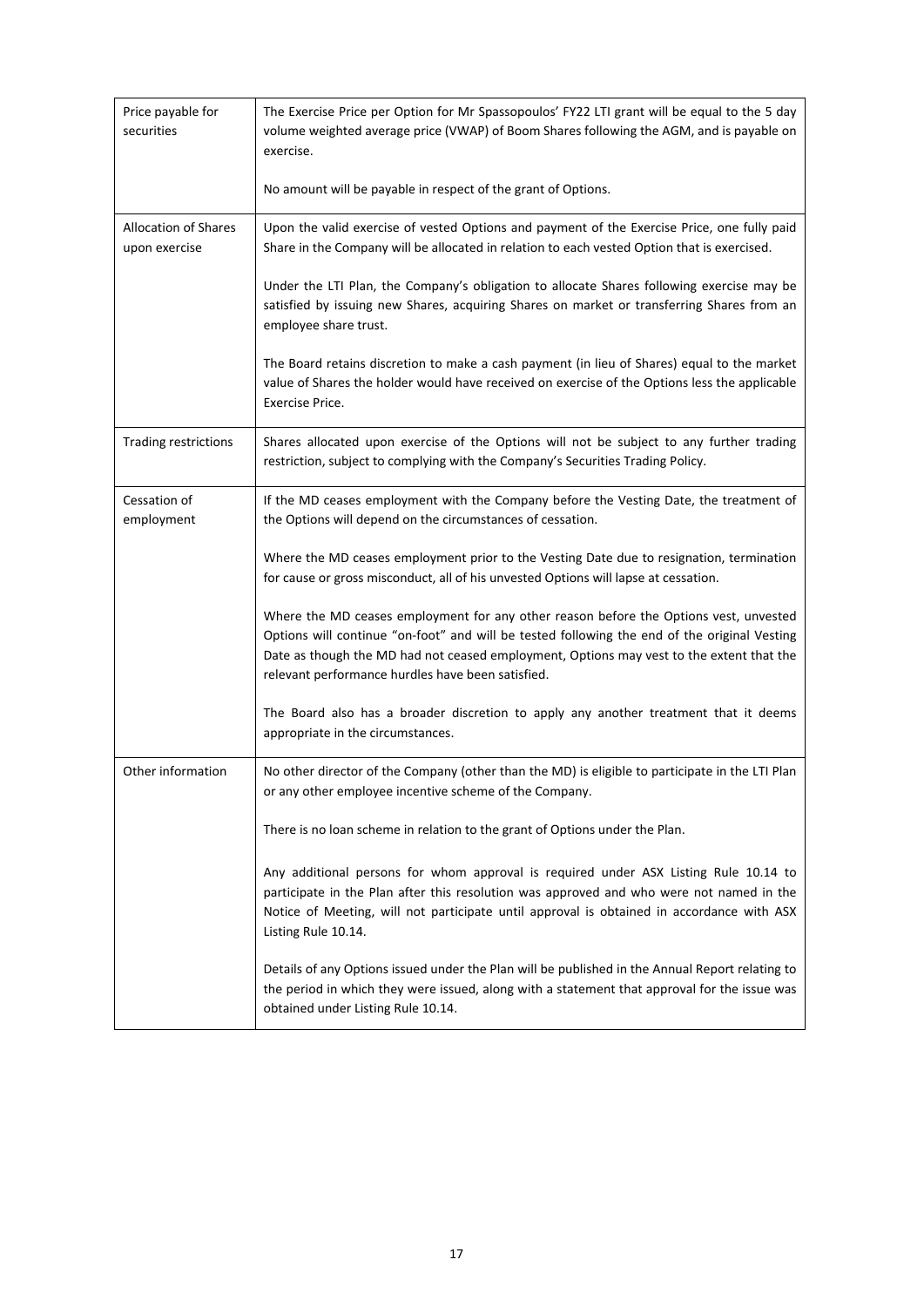#### **MANAGING DIRECTOR'S TOTAL REMUNERATION OPPORTUNITY FOR FY22**

The Managing Director's (MD's) current total remuneration consists of:

| <b>Remuneration element</b>                                               | Opportunity                                                                                                                             |
|---------------------------------------------------------------------------|-----------------------------------------------------------------------------------------------------------------------------------------|
| Fixed annual remuneration (inclusive of<br>superannuation and allowances) | \$618,000                                                                                                                               |
|                                                                           | Note: The MD may contribute 30% of fixed<br>annual remuneration (maximum value of<br>\$185,400) under the Salary Sacrifice Rights Plan. |
| Short-term incentive opportunity (50% deferred)                           | \$247,200 at maximum                                                                                                                    |
| Long-term incentive opportunity                                           | \$309,000 at maximum                                                                                                                    |

Further details of the MD's executive remuneration package can be found on pages 32 to 33 of the 2021 Annual Report.

#### **RIGHTS PREVIOUSLY AWARDED UNDER THE PLANS**

The following table summarises the Rights and Options previously granted to the MD under the Plan, including grants made in the MD's previous role as Chief Operating Officer. No amount was payable by the MD for the grant of these Rights and Options, other than the amount of salary sacrificed in the case of Rights granted under the Salary Sacrifice Rights Plan.

| <b>Grants</b>                                  | <b>Number of Rights or Options</b>                |
|------------------------------------------------|---------------------------------------------------|
| FY21 Deferred STI Rights                       | 205,670                                           |
| FY21 Salary Sacrifice Rights Plan              | 831,635                                           |
| FY21 Long Term Incentive Plan Options          | 7,500,000 (exercise price of \$0.159 per Options) |
| FY20 Deferred STI Rights                       | 249,698                                           |
| FY20 Salary Sacrifice Rights Plan              | 1,027,918                                         |
| FY20 Long Term Incentive Plan Options          | 6,666,667 (exercise price of \$0.145 per Options) |
| FY19 Deferred STI Rights                       | 153,873                                           |
| FY19 Salary Sacrifice Rights Plan              | 687,982                                           |
| FY19 Long Term Incentive Plan Options (Lapsed) | 4,838,710 (exercise price of \$0.164 per Options) |
| FY18 Deferred STI Rights                       | 316,058                                           |
| FY18 Salary Sacrifice Rights Plan              | 118,711                                           |
| FY18 Long Term Incentive Plan Options (Lapsed) | 1,979,421 (exercise price of \$0.212 per Option)  |
| FY17 Long Term Incentive Plan Options (Lapsed) | 2,932,473 (exercise price of \$0.108 per Options) |

For details of the Rights and Options, please refer to the Notice of Meeting or Remuneration Report for the relevant year.